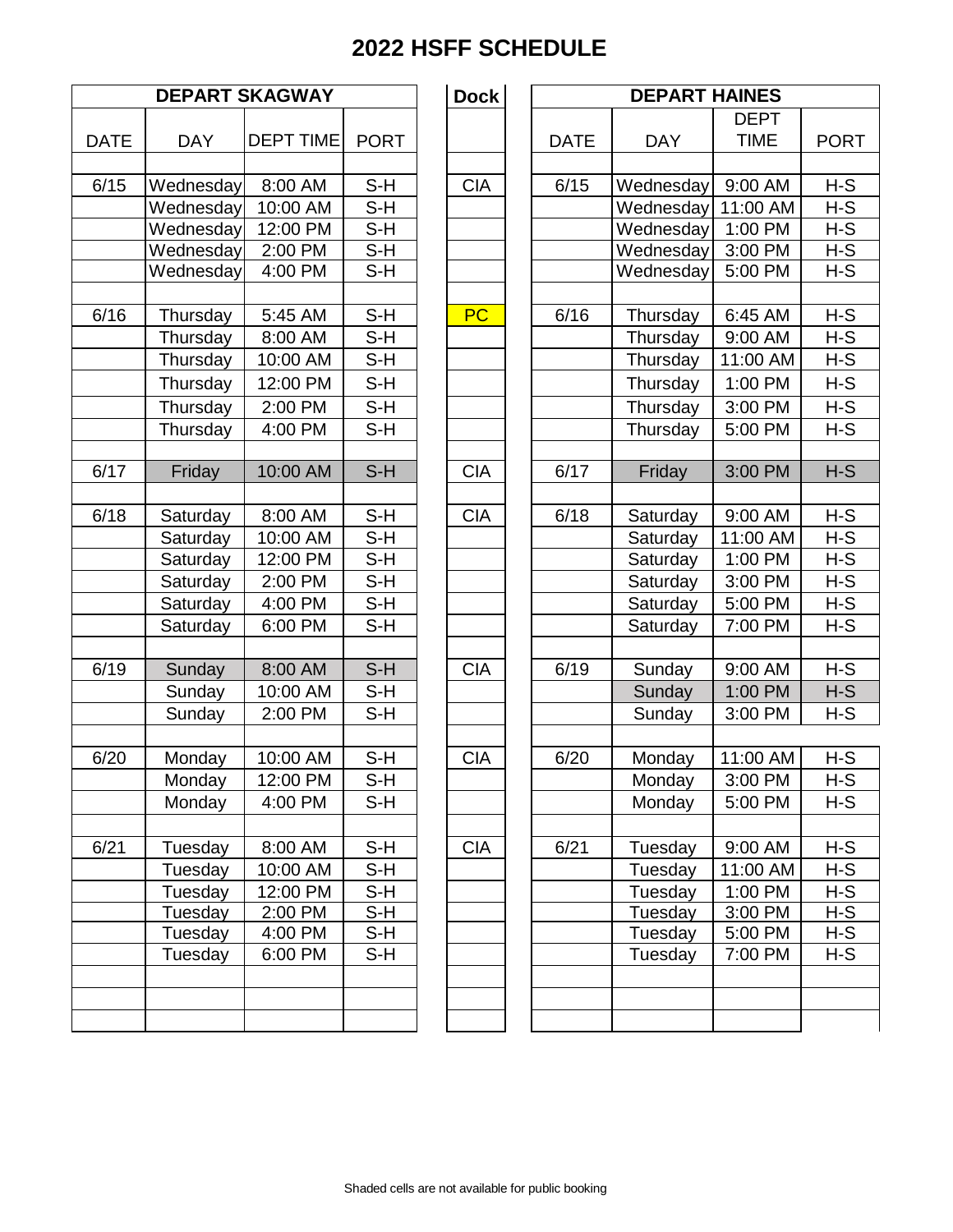|             |            | <b>DEPART SKAGWAY</b> |             | <b>Dock</b> |             | <b>DEPA</b>      |
|-------------|------------|-----------------------|-------------|-------------|-------------|------------------|
| <b>DATE</b> | <b>DAY</b> | <b>DEPT TIME</b>      | <b>PORT</b> |             | <b>DATE</b> | <b>DAY</b>       |
|             |            |                       |             |             |             |                  |
| 6/22        | Wednesday  | 8:00 AM               | $S-H$       | <b>CIA</b>  | 6/22        | Wednes           |
|             | Wednesday  | 10:00 AM              | $S-H$       |             |             | Wednes           |
|             | Wednesday  | 12:00 PM              | $S-H$       |             |             | Wednes           |
|             | Wednesday  | 2:00 PM               | $S-H$       |             |             | Wednes           |
|             | Wednesday  | 4:00 PM               | $S-H$       |             |             | Wednes           |
|             | Wednesday  | 6:00 PM               | $S-H$       |             |             | Wednes           |
| 6/23        | Thursday   | 5:45 AM               | $S-H$       | PC          | 6/23        | <b>Thursd</b>    |
|             | Thursday   | 8:00 AM               | S-H         |             |             | <b>Thursd</b>    |
|             | Thursday   | 10:00 AM              | $S-H$       |             |             | <b>Thursd</b>    |
|             | Thursday   | 12:00 PM              | $S-H$       |             |             | <b>Thursd</b>    |
|             | Thursday   | 2:00 PM               | $S-H$       |             |             | <b>Thursd</b>    |
|             | Thursday   | 4:00 PM               | $S-H$       |             |             | <b>Thursd</b>    |
|             | Thursday   | 6:00 PM               | $S-H$       |             |             | <b>Thursd</b>    |
|             |            |                       |             |             |             |                  |
| 6/24        | Friday     | 8:00 AM               | $S-H$       | <b>CIA</b>  | 6/24        | Frida            |
|             | Friday     | 10:00 AM              | S-H         |             |             | Frida            |
|             | Friday     | 12:00 PM              | $S-H$       |             |             | Frida            |
|             | Friday     | 2:00 PM               | $S-H$       |             |             | Frida            |
|             | Friday     | 4:00 PM               | $S-H$       |             |             | Frida            |
|             |            |                       |             |             |             |                  |
| 6/25        | Saturday   | 8:00 AM               | $S-H$       | <b>CIA</b>  | 6/25        | Saturd           |
| 6/26        | Sunday     | 8:00 AM               | $S-H$       | <b>CIA</b>  | 6/26        | Sunda            |
|             | Sunday     | 10:00 AM              | $S-H$       |             |             | Sunda            |
|             | Sunday     | 12:00 PM              | $S-H$       |             |             | Sunda            |
|             | Sunday     | 2:00 PM               | $S-H$       |             |             | Sunda            |
|             | Sunday     | 4:00 PM               | S-H         |             |             | Sunda            |
|             |            |                       |             |             |             |                  |
| 6/27        | Monday     | 8:00 AM               | $S-H$       | PC          | 6/27        | Monda            |
|             | Monday     | 10:00 AM              | S-H         |             |             | Monda            |
|             | Monday     | 2:00 PM               | $S-H$       |             |             | Monda            |
|             |            |                       |             |             |             |                  |
| 6/28        | Tuesday    | 8:00 AM               | S-H<br>S-H  | <b>CIA</b>  | 6/28        | Tuesda           |
|             | Tuesday    | 10:00 AM              |             |             |             | Tuesda<br>Tuesda |
|             | Tuesday    | 12:00 PM              | S-H         |             |             |                  |
|             | Tuesday    | 2:00 PM               | $S-H$       |             |             | Tuesda           |
|             | Tuesday    | 4:00 PM               | $S-H$       |             |             | Tuesda           |
|             | Tuesday    | 6:00 PM               | $S-H$       |             |             | Tuesda           |
|             |            |                       |             |             |             |                  |
|             |            |                       |             |             |             |                  |
|             |            |                       |             |             |             |                  |
|             |            |                       |             |             |             |                  |

|                   |            | <b>DEPART SKAGWAY</b> |             | <b>Dock</b> |             | <b>DEPART HAINES</b> |             |             |
|-------------------|------------|-----------------------|-------------|-------------|-------------|----------------------|-------------|-------------|
|                   |            |                       |             |             |             |                      | <b>DEPT</b> |             |
| <b>DATE</b>       | <b>DAY</b> | <b>DEPT TIME</b>      | <b>PORT</b> |             | <b>DATE</b> | <b>DAY</b>           | <b>TIME</b> | <b>PORT</b> |
| $\overline{6}/22$ | Wednesday  | 8:00 AM               | $S-H$       | <b>CIA</b>  | 6/22        | Wednesday            | 9:00 AM     | $H-S$       |
|                   | Wednesday  | 10:00 AM              | $S-H$       |             |             | Wednesday            | 11:00 AM    | $H-S$       |
|                   | Wednesday  | 12:00 PM              | $S-H$       |             |             | Wednesday            | 1:00 PM     | $H-S$       |
|                   | Wednesday  | 2:00 PM               | $S-H$       |             |             | Wednesday            | 3:00 PM     | $H-S$       |
|                   | Wednesday  | 4:00 PM               | $S-H$       |             |             | Wednesday            | 5:00 PM     | $H-S$       |
|                   | Wednesday  | 6:00 PM               | $S-H$       |             |             | Wednesday            | 7:00 PM     | $H-S$       |
|                   |            |                       |             |             |             |                      |             |             |
| 6/23              | Thursday   | 5:45 AM               | $S-H$       | PC          | 6/23        | Thursday             | 6:45 AM     | $H-S$       |
|                   | Thursday   | 8:00 AM               | $S-H$       |             |             | Thursday             | 9:00 AM     | $H-S$       |
|                   | Thursday   | 10:00 AM              | $S-H$       |             |             | Thursday             | 11:00 AM    | $H-S$       |
|                   | Thursday   | 12:00 PM              | $S-H$       |             |             | Thursday             | 1:00 PM     | H-S         |
|                   | Thursday   | 2:00 PM               | $S-H$       |             |             | Thursday             | 3:00 PM     | $H-S$       |
|                   | Thursday   | 4:00 PM               | $S-H$       |             |             | Thursday             | 5:00 PM     | $H-S$       |
|                   | Thursday   | 6:00 PM               | $S-H$       |             |             | Thursday             | 7:00 PM     | $H-S$       |
|                   |            |                       |             |             |             |                      |             |             |
| 6/24              | Friday     | 8:00 AM               | $S-H$       | <b>CIA</b>  | 6/24        | Friday               | 9:00 AM     | $H-S$       |
|                   | Friday     | 10:00 AM              | $S-H$       |             |             | Friday               | 11:00 AM    | $H-S$       |
|                   | Friday     | 12:00 PM              | $S-H$       |             |             | Friday               | 1:00 PM     | H-S         |
|                   | Friday     | 2:00 PM               | $S-H$       |             |             | Friday               | 3:00 PM     | $H-S$       |
|                   | Friday     | 4:00 PM               | $S-H$       |             |             | Friday               | 5:00 PM     | $H-S$       |
|                   |            |                       |             |             |             |                      |             |             |
| 6/25              | Saturday   | 8:00 AM               | $S-H$       | <b>CIA</b>  | 6/25        | Saturday             | 1:00 PM     | $H-S$       |
|                   |            |                       |             |             |             |                      |             |             |
| 6/26              | Sunday     | 8:00 AM               | $S-H$       | <b>CIA</b>  | 6/26        | Sunday               | 9:00 AM     | $H-S$       |
|                   | Sunday     | 10:00 AM              | $S-H$       |             |             | Sunday               | 11:00 AM    | $H-S$       |
|                   | Sunday     | 12:00 PM              | $S-H$       |             |             | Sunday               | 1:00 PM     | $H-S$       |
|                   | Sunday     | 2:00 PM               | $S-H$       |             |             | Sunday               | 3:00 PM     | $H-S$       |
|                   | Sunday     | 4:00 PM               | $S-H$       |             |             | Sunday               | 5:00 PM     | $H-S$       |
|                   |            |                       |             |             |             |                      |             |             |
| 6/27              | Monday     | 8:00 AM               | $S-H$       | <b>PC</b>   | 6/27        | Monday               | 9:00 AM     | $H-S$       |
|                   | Monday     | 10:00 AM              | $S-H$       |             |             | Monday               | 1:00 PM     | $H-S$       |
|                   | Monday     | 2:00 PM               | $S-H$       |             |             | Monday               | 3:00 PM     | $H-S$       |
|                   |            |                       |             |             |             |                      |             |             |
| 6/28              | Tuesday    | 8:00 AM               | $S-H$       | <b>CIA</b>  | 6/28        | Tuesday              | 9:00 AM     | $H-S$       |
|                   | Tuesday    | 10:00 AM              | $S-H$       |             |             | Tuesday              | 11:00 AM    | $H-S$       |
|                   | Tuesday    | 12:00 PM              | $S-H$       |             |             | Tuesday              | 1:00 PM     | $H-S$       |
|                   | Tuesday    | 2:00 PM               | $S-H$       |             |             | Tuesday              | 3:00 PM     | $H-S$       |
|                   | Tuesday    | 4:00 PM               | $S-H$       |             |             | Tuesday              | 5:00 PM     | $H-S$       |
|                   | Tuesday    | 6:00 PM               | $S-H$       |             |             | Tuesday              | 7:00 PM     | $H-S$       |
|                   |            |                       |             |             |             |                      |             |             |
|                   |            |                       |             |             |             |                      |             |             |
|                   |            |                       |             |             |             |                      |             |             |
|                   |            |                       |             |             |             |                      |             |             |
|                   |            |                       |             |             |             |                      |             |             |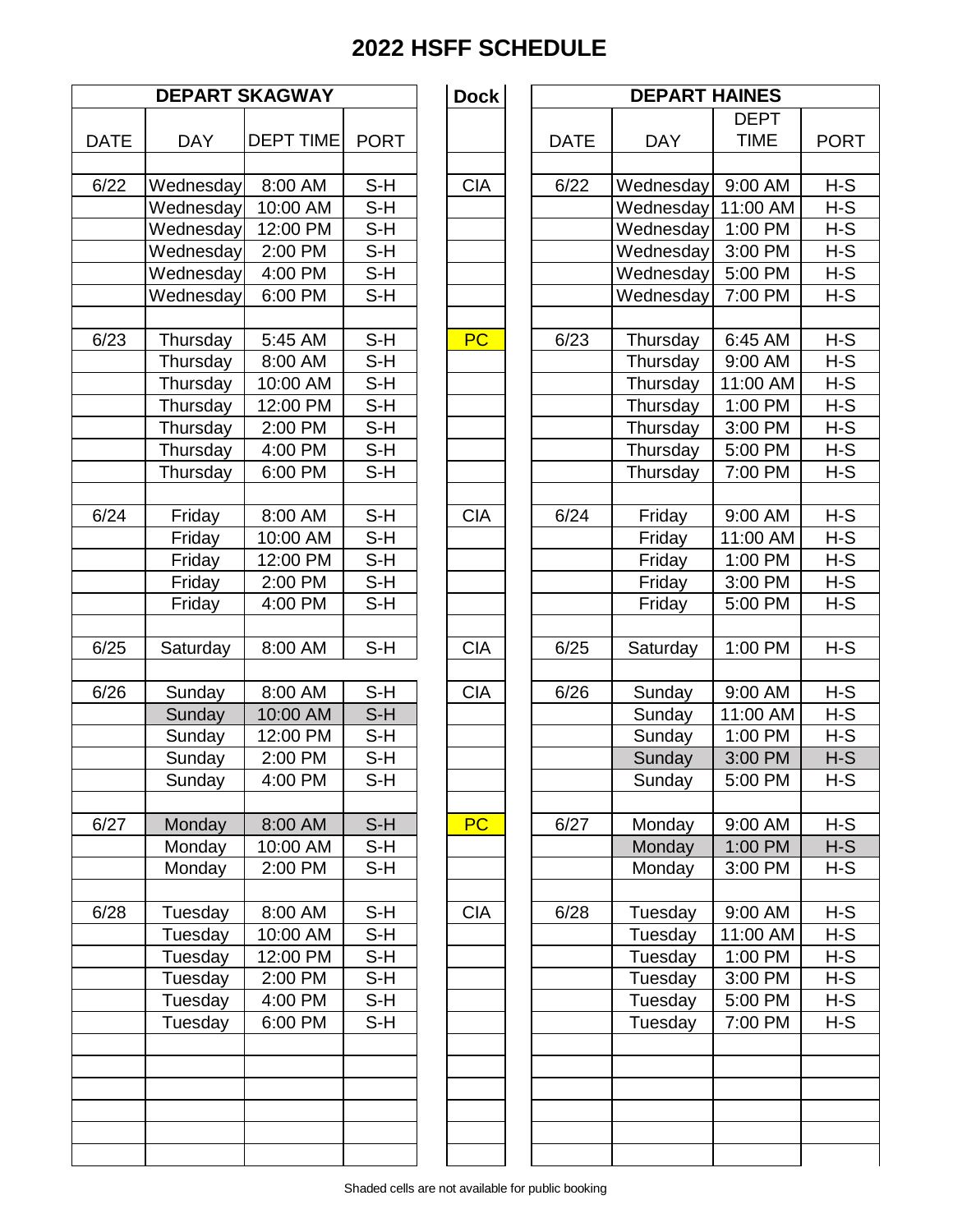|             |                        | <b>DEPART SKAGWAY</b>       |                    | <b>Dock</b>       |             | <b>DEPA</b>      |
|-------------|------------------------|-----------------------------|--------------------|-------------------|-------------|------------------|
|             |                        |                             |                    |                   |             |                  |
| <b>DATE</b> | <b>DAY</b>             | <b>DEPT TIME</b><br>5:45 AM | <b>PORT</b><br>S-H | PC                | <b>DATE</b> | <b>DAY</b>       |
| 6/29        | Wednesday<br>Wednesday | 8:00 AM                     | S-H                |                   | 6/29        | Wednes<br>Wednes |
|             |                        |                             | $S-H$              |                   |             | Wednes           |
|             | Wednesday              | 10:00 AM                    | $S-H$              |                   |             |                  |
|             | Wednesday              | 12:00 PM                    |                    |                   |             | Wednes           |
|             | Wednesday              | 2:00 PM<br>4:00 PM          | $S-H$<br>$S-H$     |                   |             | Wednes           |
|             | Wednesday              |                             |                    |                   |             | Wednes           |
|             | Wednesday              | 6:00 PM                     | $S-H$              |                   |             | Wednes           |
| 6/30        | Thursday               | 8:00 AM                     | $S-H$              | <b>CIA</b>        | 6/30        | <b>Thursd</b>    |
|             | Thursday               | 10:00 AM                    | $S-H$              |                   |             | <b>Thursd</b>    |
|             | Thursday               | 12:00 PM                    | $S-H$              |                   |             | <b>Thursd</b>    |
|             | Thursday               | 2:00 PM                     | $S-H$              |                   |             | <b>Thursd</b>    |
|             | Thursday               | 4:00 PM                     | S-H                |                   |             | <b>Thursd</b>    |
|             |                        |                             |                    |                   |             |                  |
| 7/1         | Friday                 | 9:00 AM                     | $S-H$              | <b>CIA</b>        | 7/1         | Frida            |
| 7/2         | Saturday               | 8:00 AM                     | $S-H$              | <b>CIA</b>        | 7/2         | Saturd           |
|             | Saturday               | 10:00 AM                    | S-H                |                   |             | Saturd           |
|             | Saturday               | 12:00 PM                    | $S-H$              |                   |             | Saturd           |
|             | Saturday               | 2:00 PM                     | S-H                |                   |             | Saturd           |
|             | Saturday               | 4:00 PM                     | $S-H$              |                   |             | Saturd           |
|             | Saturday               | 6:00 PM                     | $S-H$              |                   |             | Saturd           |
|             |                        |                             |                    |                   |             |                  |
| 7/3         | Sunday                 | 8:00 AM                     | $S-H$              | <b>CIA</b>        | 7/3         | Sunda            |
|             | Sunday                 | 10:00 AM                    | $S-H$              |                   |             | Sunda            |
|             | Sunday                 | 2:00 PM                     | $S-H$              |                   |             | Sunda            |
| 7/4         | Monday                 | 8:00 AM                     | $S-H$              | <b>CIA</b>        | 7/4         | Monda            |
|             | Monday                 | 10:00 AM                    | $S-H$              |                   |             | Monda            |
|             | Monday                 | 12:00 PM                    | S-H                |                   |             | Monda            |
|             | Monday                 | 2:00 PM                     | $S-H$              |                   |             | Monda            |
|             | Monday                 | 4:00 PM                     | $S-H$              |                   |             | Monda            |
|             |                        |                             |                    |                   |             |                  |
| 7/5         | Tuesday                | 8:00 AM                     | $S-H$              | $\overline{C}$ IA | 7/5         | Tuesda           |
|             | Tuesday                | 10:00 AM                    | S-H                |                   |             | Tuesda           |
|             | Tuesday                | 12:00 PM                    | S-H                |                   |             | Tuesda           |
|             | Tuesday                | 2:00 PM                     | $S-H$              |                   |             | Tuesda           |
|             | Tuesday                | 4:00 PM                     | S-H                |                   |             | Tuesda           |
|             | Tuesday                | 6:00 PM                     | S-H                |                   |             | Tuesda           |
|             |                        |                             |                    |                   |             |                  |
|             |                        |                             |                    |                   |             |                  |
|             |                        |                             |                    |                   |             |                  |
|             |                        |                             |                    |                   |             |                  |

|             |            | <b>DEPART SKAGWAY</b> |             | <b>Dock</b> |             | <b>DEPART HAINES</b> |             |             |
|-------------|------------|-----------------------|-------------|-------------|-------------|----------------------|-------------|-------------|
|             |            |                       |             |             |             |                      | <b>DEPT</b> |             |
| <b>DATE</b> | <b>DAY</b> | <b>DEPT TIME</b>      | <b>PORT</b> |             | <b>DATE</b> | <b>DAY</b>           | <b>TIME</b> | <b>PORT</b> |
| 6/29        | Wednesday  | 5:45 AM               | $S-H$       | <b>PC</b>   | 6/29        | Wednesday            | 6:45 AM     | $H-S$       |
|             | Wednesday  | 8:00 AM               | $S-H$       |             |             | Wednesday            | 9:00 AM     | $H-S$       |
|             | Wednesday  | 10:00 AM              | $S-H$       |             |             | Wednesday            | 11:00 AM    | $H-S$       |
|             | Wednesday  | 12:00 PM              | $S-H$       |             |             | Wednesday            | 1:00 PM     | $H-S$       |
|             | Wednesday  | 2:00 PM               | $S-H$       |             |             | Wednesday            | 3:00 PM     | $H-S$       |
|             | Wednesday  | 4:00 PM               | $S-H$       |             |             | Wednesday            | 5:00 PM     | $H-S$       |
|             | Wednesday  | 6:00 PM               | $S-H$       |             |             | Wednesday            | 7:00 PM     | $H-S$       |
|             |            |                       |             |             |             |                      |             |             |
| 6/30        | Thursday   | 8:00 AM               | $S-H$       | <b>CIA</b>  | 6/30        | Thursday             | 9:00 AM     | $H-S$       |
|             | Thursday   | 10:00 AM              | $S-H$       |             |             | Thursday             | 11:00 AM    | $H-S$       |
|             | Thursday   | 12:00 PM              | $S-H$       |             |             | Thursday             | 1:00 PM     | $H-S$       |
|             | Thursday   | 2:00 PM               | $S-H$       |             |             | Thursday             | 3:00 PM     | $H-S$       |
|             | Thursday   | 4:00 PM               | $S-H$       |             |             | Thursday             | 5:00 PM     | $H-S$       |
|             |            |                       |             |             |             |                      |             |             |
| 7/1         | Friday     | 9:00 AM               | $S-H$       | <b>CIA</b>  | 7/1         | Friday               | 2:00 PM     | $H-S$       |
|             |            |                       |             |             |             |                      |             |             |
| 7/2         | Saturday   | 8:00 AM               | $S-H$       | <b>CIA</b>  | 7/2         | Saturday             | 9:00 AM     | $H-S$       |
|             | Saturday   | 10:00 AM              | $S-H$       |             |             | Saturday             | 11:00 AM    | $H-S$       |
|             | Saturday   | 12:00 PM              | $S-H$       |             |             | Saturday             | 1:00 PM     | $H-S$       |
|             | Saturday   | 2:00 PM               | $S-H$       |             |             | Saturday             | 3:00 PM     | $H-S$       |
|             | Saturday   | 4:00 PM               | $S-H$       |             |             | Saturday             | 5:00 PM     | $H-S$       |
|             | Saturday   | 6:00 PM               | S-H         |             |             | Saturday             | 7:00 PM     | $H-S$       |
|             |            |                       |             |             |             |                      |             |             |
| 7/3         | Sunday     | 8:00 AM               | $S-H$       | <b>CIA</b>  | 7/3         | Sunday               | 9:00 AM     | $H-S$       |
|             | Sunday     | 10:00 AM              | $S-H$       |             |             | Sunday               | 1:00 PM     | $H-S$       |
|             | Sunday     | 2:00 PM               | $S-H$       |             |             | Sunday               | 3:00 PM     | $H-S$       |
|             |            |                       |             |             |             |                      |             |             |
| 7/4         | Monday     | 8:00 AM               | $S-H$       | <b>CIA</b>  | 7/4         | Monday               | 9:00 AM     | $H-S$       |
|             | Monday     | 10:00 AM              | $S-H$       |             |             | Monday               | 11:00 AM    | $H-S$       |
|             | Monday     | 12:00 PM              | S-H         |             |             | Monday               | 1:00 PM     | $H-S$       |
|             | Monday     | 2:00 PM               | $S-H$       |             |             | Monday               | 3:00 PM     | H-S         |
|             | Monday     | 4:00 PM               | $S-H$       |             |             | Monday               | 5:00 PM     | $H-S$       |
|             |            |                       |             |             |             |                      |             |             |
| 7/5         | Tuesday    | 8:00 AM               | $S-H$       | <b>CIA</b>  | 7/5         | Tuesday              | 9:00 AM     | $H-S$       |
|             | Tuesday    | 10:00 AM              | $S-H$       |             |             | Tuesday              | 11:00 AM    | $H-S$       |
|             | Tuesday    | 12:00 PM              | $S-H$       |             |             | Tuesday              | 1:00 PM     | $H-S$       |
|             | Tuesday    | 2:00 PM               | S-H         |             |             | Tuesday              | 3:00 PM     | $H-S$       |
|             | Tuesday    | 4:00 PM               | $S-H$       |             |             | Tuesday              | 5:00 PM     | $H-S$       |
|             | Tuesday    | 6:00 PM               | S-H         |             |             | Tuesday              | 7:00 PM     | $H-S$       |
|             |            |                       |             |             |             |                      |             |             |
|             |            |                       |             |             |             |                      |             |             |
|             |            |                       |             |             |             |                      |             |             |
|             |            |                       |             |             |             |                      |             |             |
|             |            |                       |             |             |             |                      |             |             |
|             |            |                       |             |             |             |                      |             |             |
|             |            |                       |             |             |             |                      |             |             |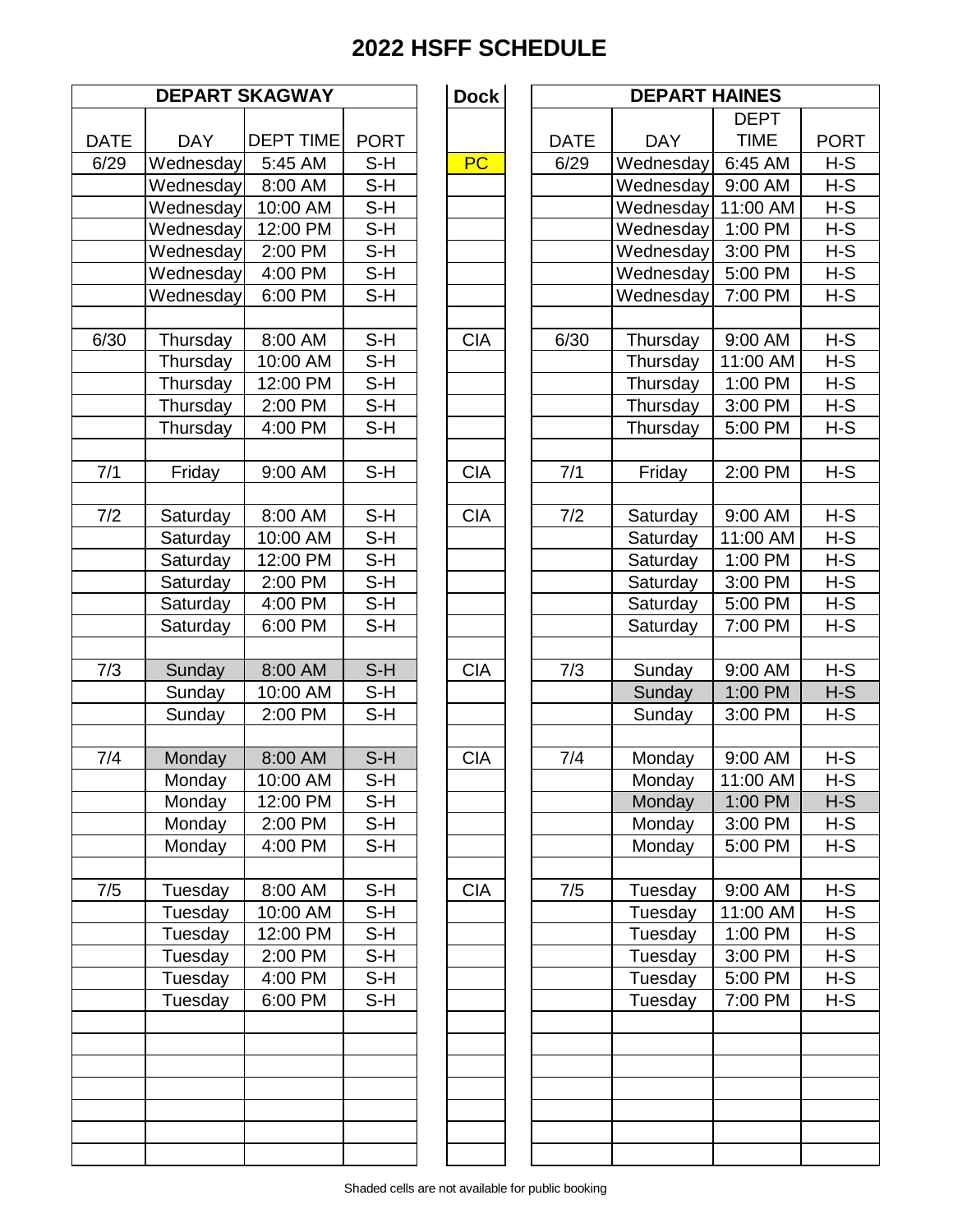| <b>DEPART SKAGWAY</b> |                         |                             | <b>Dock</b>        |            | <b>DEPA</b>        |                      |
|-----------------------|-------------------------|-----------------------------|--------------------|------------|--------------------|----------------------|
|                       |                         |                             |                    |            |                    |                      |
| <b>DATE</b><br>7/6    | <b>DAY</b><br>Wednesday | <b>DEPT TIME</b><br>8:00 AM | <b>PORT</b><br>S-H | <b>CIA</b> | <b>DATE</b><br>7/6 | <b>DAY</b><br>Wednes |
|                       | Wednesday               | $10:00$ AM                  | S-H                |            |                    | Wednes               |
|                       | Wednesday               | 12:00 PM                    | $S-H$              |            |                    | Wednes               |
|                       | Wednesday               | 2:00 PM                     | $S-H$              |            |                    | Wednes               |
|                       | Wednesday               | 4:00 PM                     | $S-H$              |            |                    | Wednes               |
|                       | Wednesday               | 6:00 PM                     | $S-H$              |            |                    | Wednes               |
|                       |                         |                             |                    |            |                    |                      |
| 7/7                   | Thursday                | 8:00 AM                     | $S-H$              | <b>PC</b>  | 7/7                | <b>Thursd</b>        |
|                       | Thursday                | 10:00 AM                    | $S-H$              |            |                    | <b>Thursd</b>        |
|                       | Thursday                | 12:00 PM                    | $S-H$              |            |                    | <b>Thursd</b>        |
|                       | Thursday                | 2:00 PM                     | $S-H$              |            |                    | <b>Thursd</b>        |
|                       | Thursday                | 4:00 PM                     | $S-H$              |            |                    | <b>Thursd</b>        |
|                       |                         |                             |                    |            |                    |                      |
| 7/8                   | Friday                  | 5:45 AM                     | $S-H$              | PC         | 7/8                | Frida                |
|                       | Friday                  | 8:00 AM                     | $S-H$              |            |                    | Friday               |
|                       | Friday                  | 10:00 AM                    | $S-H$              |            |                    | Frida                |
|                       | Friday                  | 2:00 PM                     | S-H                |            |                    | Frida                |
|                       |                         |                             | $S-H$              | <b>CIA</b> |                    |                      |
| 7/9                   | Saturday                | 8:00 AM<br>2:00 PM          | S-H                |            | 7/9                | Saturd<br>Saturd     |
|                       | Saturday                |                             |                    |            |                    |                      |
| 7/10                  | Sunday                  | 8:00 AM                     | $S-H$              | <b>CIA</b> | 7/10               | Sunda                |
|                       | Sunday                  | 10:00 AM                    | $S-H$              |            |                    | Sunda                |
|                       | Sunday                  | 12:00 PM                    | S-H                |            |                    | Sunda                |
|                       | Sunday                  | 2:00 PM                     | $S-H$              |            |                    | Sunda                |
|                       | Sunday                  | 4:00 PM                     | $S-H$              |            |                    | Sunda                |
|                       |                         |                             |                    |            |                    |                      |
| 7/11                  | Monday                  | 8:00 AM                     | $S-H$              | <b>CIA</b> | $\frac{1}{7}$ /11  | Monda                |
|                       | Monday                  | 10:00 AM                    | $S-H$              |            |                    | Monda                |
|                       | Monday                  | 12:00 PM                    | S-H                |            |                    | Monda                |
|                       | Monday                  | 2:00 PM                     | $S-H$              |            |                    | Monda                |
|                       | Monday                  | 6:00 PM                     | S-H                |            |                    | Monda                |
|                       |                         |                             |                    |            |                    |                      |
| 7/12                  | Tuesday                 | 8:00 AM                     | $S-H$              | <b>CIA</b> | $7/12$             | Tuesda               |
|                       | Tuesday                 | 10:00 AM                    | S-H                |            |                    | Tuesda               |
|                       | Tuesday                 | 12:00 PM                    | S-H                |            |                    | Tuesda               |
|                       | Tuesday                 | 2:00 PM                     | $S-H$              |            |                    | Tuesda               |
|                       | Tuesday                 | 4:00 PM                     | S-H                |            |                    | Tuesda               |
|                       | Tuesday                 | 6:00 PM                     | $S-H$              |            |                    | Tuesda               |
|                       |                         |                             |                    |            |                    |                      |
|                       |                         |                             |                    |            |                    |                      |
|                       |                         |                             |                    |            |                    |                      |
|                       |                         |                             |                    |            |                    |                      |
|                       |                         |                             |                    |            |                    |                      |

|                   |            | <b>DEPART SKAGWAY</b> |                | <b>Dock</b> |             | <b>DEPART HAINES</b> |             |                |
|-------------------|------------|-----------------------|----------------|-------------|-------------|----------------------|-------------|----------------|
|                   |            |                       |                |             |             |                      | <b>DEPT</b> |                |
| <b>DATE</b>       | <b>DAY</b> | <b>DEPT TIME</b>      | <b>PORT</b>    |             | <b>DATE</b> | <b>DAY</b>           | <b>TIME</b> | <b>PORT</b>    |
| 7/6               | Wednesday  | 8:00 AM               | S-H            | <b>CIA</b>  | 7/6         | Wednesday            | 9:00 AM     | $H-S$          |
|                   | Wednesday  | 10:00 AM              | $S-H$          |             |             | Wednesday            | 11:00 AM    | $H-S$          |
|                   | Wednesday  | 12:00 PM              | $S-H$          |             |             | Wednesday            | 1:00 PM     | $H-S$          |
|                   | Wednesday  | 2:00 PM               | $S-H$          |             |             | Wednesday            | 3:00 PM     | $H-S$          |
|                   | Wednesday  | 4:00 PM               | $S-H$          |             |             | Wednesday            | 5:00 PM     | H-S            |
|                   | Wednesday  | 6:00 PM               | $S-H$          |             |             | Wednesday            | 7:00 PM     | $H-S$          |
|                   |            |                       |                |             |             |                      |             |                |
| $7/7$             | Thursday   | 8:00 AM               | $S-H$          | <b>PC</b>   | $7/7$       | Thursday             | 9:00 AM     | $H-S$          |
|                   | Thursday   | 10:00 AM              | $S-H$          |             |             | Thursday             | 11:00 PM    | $H-S$          |
|                   | Thursday   | 12:00 PM              | $S-H$          |             |             | Thursday             | 1:00 PM     | $H-S$          |
|                   | Thursday   | 2:00 PM               | $S-H$          |             |             | Thursday             | 3:00 PM     | $H-S$          |
|                   | Thursday   | 4:00 PM               | $S-H$          |             |             | Thursday             | 5:00 PM     | $H-S$          |
|                   |            |                       |                |             |             |                      |             |                |
| 7/8               | Friday     | 5:45 AM               | $S-H$          | PC          | 7/8         | Friday               | 6:45 AM     | $H-S$          |
|                   | Friday     | 8:00 AM               | $S-H$          |             |             | Friday               | 9:00 AM     | $H-S$          |
|                   | Friday     | 10:00 AM              | $S-H$          |             |             | Friday               | 1:00 PM     | $H-S$          |
|                   | Friday     | 2:00 PM               | $S-H$          |             |             | Friday               | 3:00 PM     | $H-S$          |
|                   |            |                       |                |             |             |                      |             |                |
| 7/9               | Saturday   | 8:00 AM               | $S-H$          | <b>CIA</b>  | 7/9         | Saturday             | 1:00 PM     | $H-S$          |
|                   | Saturday   | 2:00 PM               | $S-H$          |             |             | Saturday             | 7:00 PM     | $H-S$          |
|                   |            |                       |                |             |             |                      |             |                |
| 7/10              | Sunday     | 8:00 AM               | $S-H$          | <b>CIA</b>  | 7/10        | Sunday               | 9:00 AM     | $H-S$          |
|                   | Sunday     | 10:00 AM              | $S-H$          |             |             | Sunday               | 11:00 PM    | $H-S$<br>$H-S$ |
|                   | Sunday     | 12:00 PM              | $S-H$<br>$S-H$ |             |             | Sunday               | 1:00 PM     |                |
|                   | Sunday     | 2:00 PM<br>4:00 PM    | $S-H$          |             |             | Sunday               | 3:00 PM     | $H-S$<br>$H-S$ |
|                   | Sunday     |                       |                |             |             | Sunday               | 5:00 PM     |                |
| $\frac{1}{7}$ /11 | Monday     | 8:00 AM               | $S-H$          | <b>CIA</b>  | 7/11        | Monday               | 9:00 AM     | $H-S$          |
|                   | Monday     | 10:00 AM              | S-H            |             |             | Monday               | 11:00 PM    | $H-S$          |
|                   | Monday     | 12:00 PM              | S-H            |             |             | Monday               | 1:00 PM     | $H-S$          |
|                   | Monday     | 2:00 PM               | S-H            |             |             | Monday               | 3:00 PM     | $H-S$          |
|                   | Monday     | 6:00 PM               | $S-H$          |             |             | Monday               | 7:00 PM     | $H-S$          |
|                   |            |                       |                |             |             |                      |             |                |
| 7/12              | Tuesday    | 8:00 AM               | S-H            | <b>CIA</b>  | 7/12        | Tuesday              | 9:00 AM     | $H-S$          |
|                   | Tuesday    | 10:00 AM              | $S-H$          |             |             | Tuesday              | 11:00 AM    | $H-S$          |
|                   | Tuesday    | 12:00 PM              | S-H            |             |             | Tuesday              | 1:00 PM     | $H-S$          |
|                   | Tuesday    | 2:00 PM               | $S-H$          |             |             | Tuesday              | 3:00 PM     | $H-S$          |
|                   | Tuesday    | 4:00 PM               | $S-H$          |             |             | Tuesday              | 5:00 PM     | $H-S$          |
|                   | Tuesday    | 6:00 PM               | $S-H$          |             |             | Tuesday              | 7:00 PM     | $H-S$          |
|                   |            |                       |                |             |             |                      |             |                |
|                   |            |                       |                |             |             |                      |             |                |
|                   |            |                       |                |             |             |                      |             |                |
|                   |            |                       |                |             |             |                      |             |                |
|                   |            |                       |                |             |             |                      |             |                |
|                   |            |                       |                |             |             |                      |             |                |
|                   |            |                       |                |             |             |                      |             |                |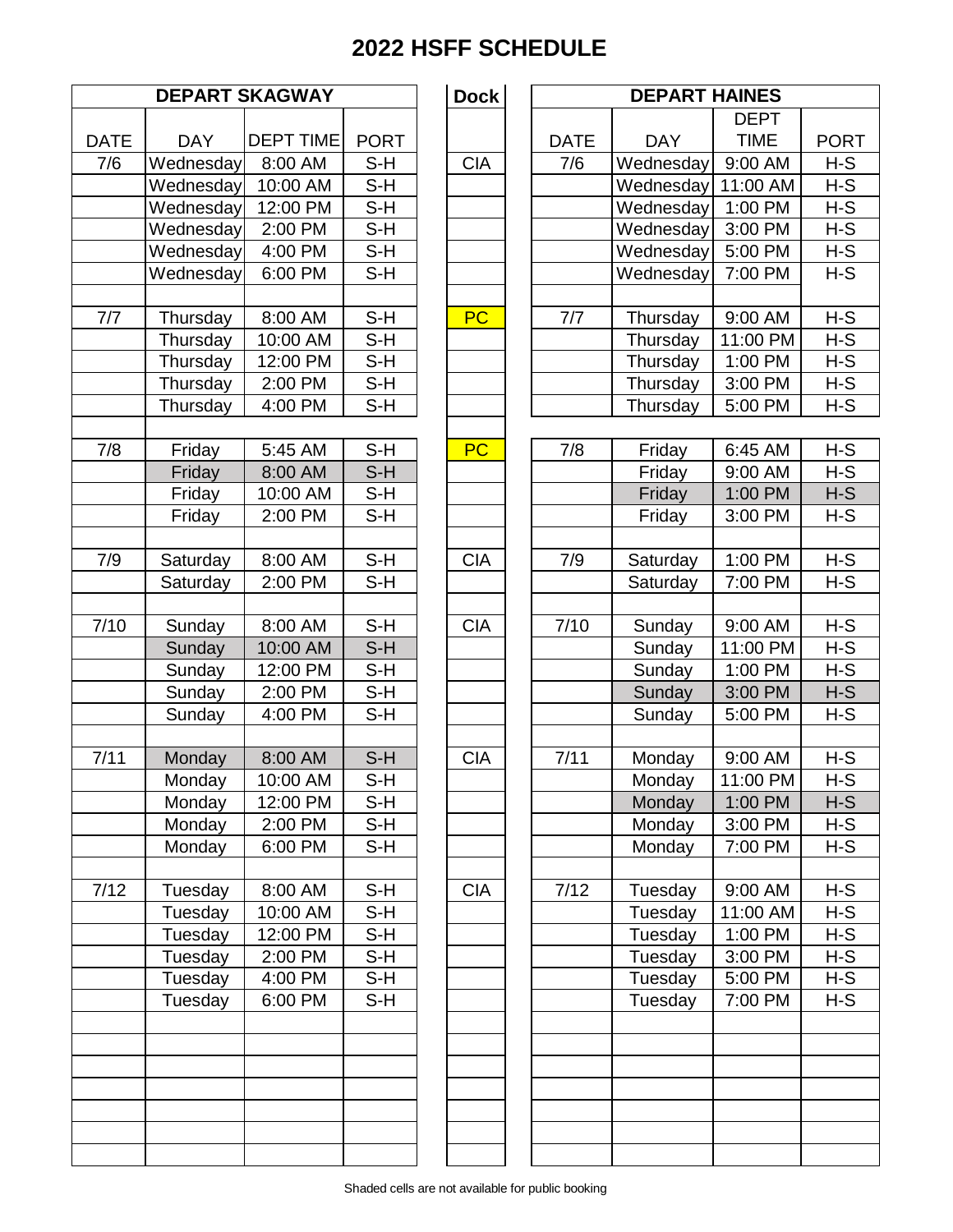|             |            | <b>DEPART SKAGWAY</b> |             | <b>Dock</b> |             | <b>DEPA</b>   |
|-------------|------------|-----------------------|-------------|-------------|-------------|---------------|
| <b>DATE</b> | <b>DAY</b> | <b>DEPT TIME</b>      | <b>PORT</b> |             | <b>DATE</b> | <b>DAY</b>    |
|             |            |                       |             |             |             |               |
| 7/13        | Wednesday  | 8:00 AM               | $S-H$       | <b>PC</b>   | 7/13        | Wednes        |
|             | Wednesday  | 10:00 AM              | $S-H$       |             |             | Wednes        |
|             | Wednesday  | 12:00 PM              | $S-H$       |             |             | Wednes        |
|             | Wednesday  | 2:00 PM               | $S-H$       |             |             | Wednes        |
|             | Wednesday  | 4:00 PM               | $S-H$       |             |             | Wednes        |
|             | Wednesday  | 6:00 PM               | $S-H$       |             |             | Wednes        |
| 7/14        | Thursday   | 8:00 AM               | $S-H$       | <b>PC</b>   | 7/14        | <b>Thursd</b> |
|             | Thursday   | 10:00 AM              | $S-H$       |             |             | <b>Thursd</b> |
|             | Thursday   | 12:00 PM              | $S-H$       |             |             | <b>Thursd</b> |
|             | Thursday   | 2:00 PM               | $S-H$       |             |             | <b>Thursd</b> |
|             | Thursday   | 4:00 PM               | $S-H$       |             |             | <b>Thursd</b> |
| 7/15        | Friday     | 9:00 AM               | $S-H$       | <b>CIA</b>  | 7/15        | Frida         |
|             |            |                       |             |             |             |               |
| 7/16        | Saturday   | 8:00 AM               | $S-H$       | <b>CIA</b>  | 7/16        | Saturd        |
|             | Saturday   | 10:00 AM              | S-H         |             |             | Saturd        |
|             | Saturday   | 12:00 PM              | $S-H$       |             |             | Saturd        |
|             | Saturday   | 2:00 PM               | $S-H$       |             |             | Saturd        |
|             | Saturday   | 4:00 PM               | $S-H$       |             |             | Saturd        |
|             | Saturday   | 6:00 PM               | $S-H$       |             |             | Saturd        |
| 7/17        | Sunday     | 8:00 AM               | $S-H$       | <b>CIA</b>  | 7/17        | Sunda         |
|             | Sunday     | 10:00 AM              | $S-H$       |             |             | Sunda         |
|             | Sunday     | 2:00 PM               | $S-H$       |             |             | Sunda         |
| 7/18        | Monday     | 8:00 AM               | $S-H$       | <b>PC</b>   | 7/18        | Monda         |
|             | Monday     | 10:00 AM              | $S-H$       |             |             | Monda         |
|             | Monday     | 12:00 PM              | S-H         |             |             | Monda         |
|             | Monday     | 2:00 PM               | S-H         |             |             | Monda         |
|             | Monday     | 4:00 PM               | S-H         |             |             | Monda         |
| 7/19        | Tuesday    | 8:00 AM               | $S-H$       | <b>CIA</b>  | 7/19        | Tuesda        |
|             | Tuesday    | 10:00 AM              | S-H         |             |             | Tuesda        |
|             | Tuesday    | 12:00 PM              | $S-H$       |             |             | Tuesda        |
|             | Tuesday    | 2:00 PM               | S-H         |             |             | Tuesda        |
|             | Tuesday    | 4:00 PM               | S-H         |             |             | Tuesda        |
|             | Tuesday    | 6:00 PM               | $S-H$       |             |             | Tuesda        |
|             |            |                       |             |             |             |               |

|                   |            | <b>DEPART SKAGWAY</b> |             | <b>Dock</b> |             | <b>DEPART HAINES</b> |             |             |
|-------------------|------------|-----------------------|-------------|-------------|-------------|----------------------|-------------|-------------|
|                   |            |                       |             |             |             |                      | <b>DEPT</b> |             |
| <b>DATE</b>       | <b>DAY</b> | <b>DEPT TIME</b>      | <b>PORT</b> |             | <b>DATE</b> | <b>DAY</b>           | <b>TIME</b> | <b>PORT</b> |
|                   |            |                       |             |             |             |                      |             |             |
| $\frac{1}{7}/13$  | Wednesday  | 8:00 AM               | $S-H$       | <b>PC</b>   | 7/13        | Wednesday            | 9:00 AM     | $H-S$       |
|                   | Wednesday  | 10:00 AM              | $S-H$       |             |             | Wednesday            | 11:00 AM    | $H-S$       |
|                   | Wednesday  | 12:00 PM              | $S-H$       |             |             | Wednesday            | 1:00 PM     | $H-S$       |
|                   | Wednesday  | 2:00 PM               | S-H         |             |             | Wednesday            | 3:00 PM     | $H-S$       |
|                   | Wednesday  | 4:00 PM               | $S-H$       |             |             | Wednesday            | 5:00 PM     | $H-S$       |
|                   | Wednesday  | 6:00 PM               | $S-H$       |             |             | Wednesday            | 7:00 PM     | $H-S$       |
|                   |            |                       |             |             |             |                      |             |             |
| 7/14              | Thursday   | 8:00 AM               | $S-H$       | <b>PC</b>   | 7/14        | Thursday             | 9:00 AM     | $H-S$       |
|                   | Thursday   | 10:00 AM              | $S-H$       |             |             | Thursday             | 11:00 AM    | $H-S$       |
|                   | Thursday   | 12:00 PM              | $S-H$       |             |             | Thursday             | 1:00 PM     | $H-S$       |
|                   | Thursday   | 2:00 PM               | $S-H$       |             |             | Thursday             | 3:00 PM     | $H-S$       |
|                   | Thursday   | 4:00 PM               | $S-H$       |             |             | Thursday             | 5:00 PM     | $H-S$       |
|                   |            |                       |             |             |             |                      |             |             |
| $\frac{1}{7}{15}$ | Friday     | 9:00 AM               | $S-H$       | <b>CIA</b>  | 7/15        | Friday               | 2:00 PM     | $H-S$       |
|                   |            |                       |             |             |             |                      |             |             |
| 7/16              | Saturday   | 8:00 AM               | S-H         | <b>CIA</b>  | 7/16        | Saturday             | 9:00 AM     | $H-S$       |
|                   | Saturday   | 10:00 AM              | $S-H$       |             |             | Saturday             | 11:00 AM    | $H-S$       |
|                   | Saturday   | 12:00 PM              | $S-H$       |             |             | Saturday             | 1:00 PM     | $H-S$       |
|                   | Saturday   | 2:00 PM               | $S-H$       |             |             | Saturday             | 3:00 PM     | $H-S$       |
|                   | Saturday   | 4:00 PM               | S-H         |             |             | Saturday             | 5:00 PM     | $H-S$       |
|                   | Saturday   | 6:00 PM               | $S-H$       |             |             | Saturday             | 7:00 PM     | $H-S$       |
|                   |            |                       |             |             |             |                      |             |             |
| $\frac{1}{7}$ /17 | Sunday     | 8:00 AM               | $S-H$       | <b>CIA</b>  | 7/17        | Sunday               | 9:00 AM     | $H-S$       |
|                   | Sunday     | 10:00 AM              | S-H         |             |             | Sunday               | 1:00 PM     | $H-S$       |
|                   | Sunday     | 2:00 PM               | $S-H$       |             |             | Sunday               | 3:00 PM     | $H-S$       |
|                   |            |                       |             |             |             |                      |             |             |
| 7/18              | Monday     | 8:00 AM               | $S-H$       | <b>PC</b>   | 7/18        | Monday               | 9:00 AM     | $H-S$       |
|                   | Monday     | 10:00 AM              | $S-H$       |             |             | Monday               | 11:00 AM    | $H-S$       |
|                   | Monday     | 12:00 PM              | S-H         |             |             | Monday               | 1:00 PM     | $H-S$       |
|                   | Monday     | 2:00 PM               | S-H         |             |             | Monday               | 3:00 PM     | $H-S$       |
|                   | Monday     | 4:00 PM               | S-H         |             |             | Monday               | 5:00 PM     | $H-S$       |
|                   |            |                       |             |             |             |                      |             |             |
| 7/19              | Tuesday    | 8:00 AM               | S-H         | <b>CIA</b>  | 7/19        | Tuesday              | 9:00 AM     | $H-S$       |
|                   | Tuesday    | 10:00 AM              | S-H         |             |             | Tuesday              | 11:00 AM    | H-S         |
|                   | Tuesday    | 12:00 PM              | S-H         |             |             | Tuesday              | 1:00 PM     | H-S         |
|                   | Tuesday    | 2:00 PM               | S-H         |             |             | Tuesday              | 3:00 PM     | $H-S$       |
|                   | Tuesday    | 4:00 PM               | S-H         |             |             | Tuesday              | 5:00 PM     | $H-S$       |
|                   | Tuesday    | 6:00 PM               | S-H         |             |             | Tuesday              | 7:00 PM     | H-S         |
|                   |            |                       |             |             |             |                      |             |             |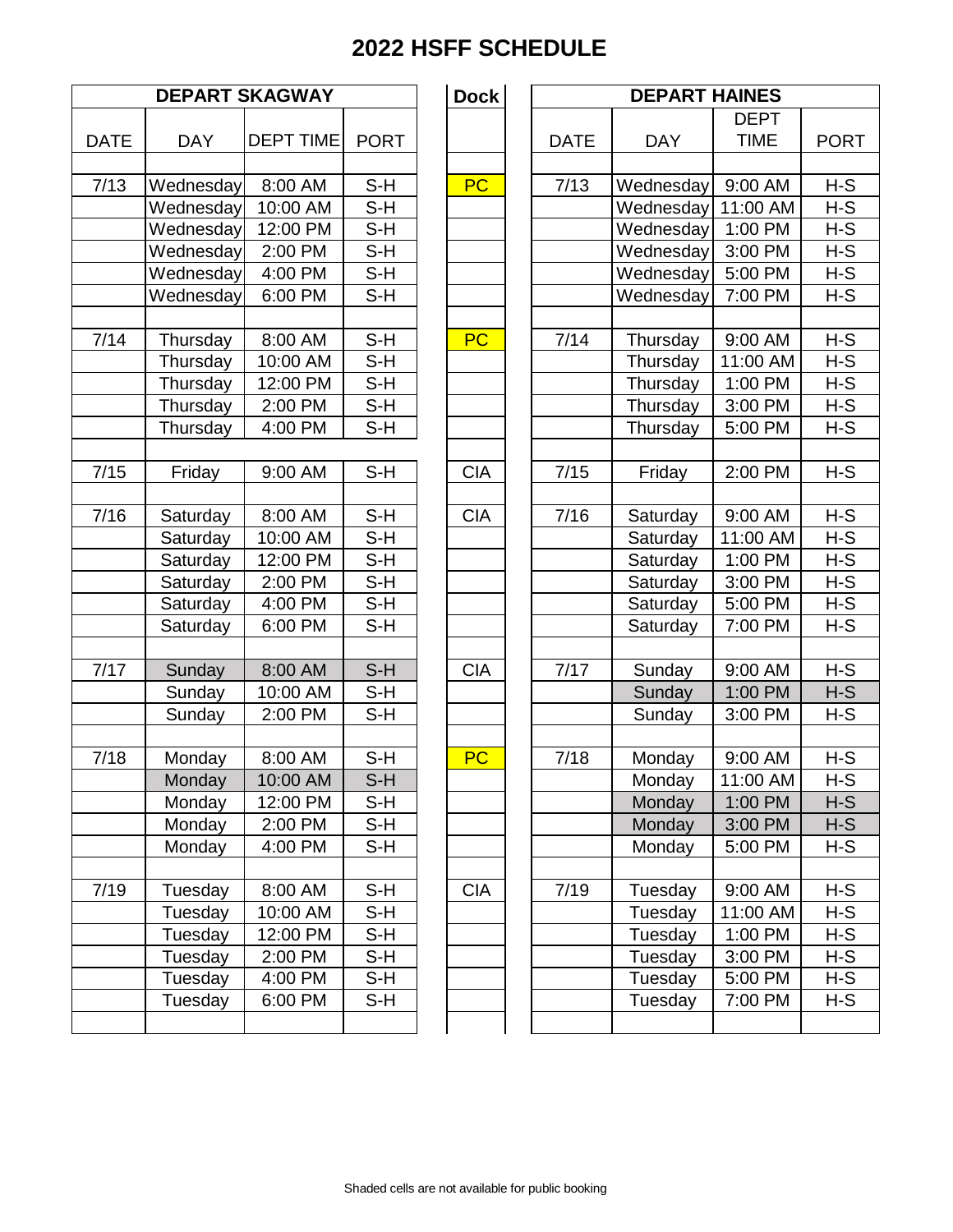|             |            | <b>DEPART SKAGWAY</b> |             | <b>Dock</b> |             | <b>DEPA</b>   |
|-------------|------------|-----------------------|-------------|-------------|-------------|---------------|
| <b>DATE</b> | <b>DAY</b> | <b>DEPT TIME</b>      | <b>PORT</b> |             | <b>DATE</b> | <b>DAY</b>    |
| 7/20        | Wednesday  | 8:00 AM               | $S-H$       | <b>CIA</b>  | 7/20        | Wednes        |
|             | Wednesday  | 10:00 AM              | $S-H$       |             |             | Wednes        |
|             | Wednesday  | 12:00 PM              | $S-H$       |             |             | Wednes        |
|             | Wednesday  | 2:00 PM               | $S-H$       |             |             | Wednes        |
|             | Wednesday  | 4:00 PM               | $S-H$       |             |             | Wednes        |
|             | Wednesday  | 6:00 PM               | $S-H$       |             |             | Wednes        |
|             |            |                       |             |             |             |               |
| 7/21        | Thursday   | 5:45 AM               | $S-H$       | <b>PC</b>   | 7/21        | <b>Thursd</b> |
|             | Thursday   | 8:00 AM               | S-H         |             |             | <b>Thursd</b> |
|             | Thursday   | 10:00 AM              | $S-H$       |             |             | <b>Thursd</b> |
|             | Thursday   | 12:00 PM              | $S-H$       |             |             | <b>Thursd</b> |
|             | Thursday   | 2:00 PM               | $S-H$       |             |             | <b>Thursd</b> |
|             | Thursday   | 4:00 PM               | $S-H$       |             |             | <b>Thursd</b> |
|             |            |                       |             |             |             |               |
| 7/22        | Friday     | 5:45 AM               | $S-H$       | PC          | 7/22        | Friday        |
|             | Friday     | 8:00 AM               | $S-H$       |             |             | Frida         |
|             | Friday     | 10:00 AM              | $S-H$       |             |             | Frida         |
|             | Friday     | 2:00 PM               | $S-H$       |             |             | Frida         |
| 7/23        | Saturday   | 8:00 AM               | $S-H$       | <b>CIA</b>  | 7/23        | Saturd        |
|             | Saturday   | 6:00 PM               | $S-H$       |             |             | Saturd        |
|             |            |                       |             |             |             |               |
| 7/24        | Sunday     | 8:00 AM               | S-H         | <b>CIA</b>  | 7/24        | Sunda         |
|             | Sunday     | 10:00 AM              | $S-H$       |             |             | Sunda         |
|             | Sunday     | 12:00 PM              | $S-H$       |             |             | Sunda         |
|             | Sunday     | 2:00 PM               | $S-H$       |             |             | Sunda         |
|             | Sunday     | 4:00 PM               | $S-H$       |             |             | Sunda         |
| 7/25        | Monday     | 8:00 AM               | $S-H$       | <b>CIA</b>  | 7/25        | Monda         |
|             | Monday     | 10:00 AM              | $S-H$       |             |             | Monda         |
|             | Monday     | 12:00 PM              | S-H         |             |             | Monda         |
|             | Monday     | 2:00 PM               | S-H         |             |             | Monda         |
|             | Monday     | 4:00 PM               | $S-H$       |             |             | Monda         |
|             |            |                       |             |             |             |               |
| 7/26        | Tuesday    | 8:00 AM               | $S-H$       | <b>CIA</b>  | 7/26        | Tuesda        |
|             | Tuesday    | 10:00 AM              | S-H         |             |             | Tuesda        |
|             | Tuesday    | 12:00 PM              | S-H         |             |             | Tuesda        |
|             | Tuesday    | 2:00 PM               | $S-H$       |             |             | Tuesda        |
|             | Tuesday    | 4:00 PM               | $S-H$       |             |             | Tuesda        |
|             | Tuesday    | 6:00 PM               | $S-H$       |             |             | Tuesda        |
|             |            |                       |             |             |             |               |

|                   |                    | <b>DEPART SKAGWAY</b> |              | <b>Dock</b> |             | <b>DEPART HAINES</b> |                    |                |
|-------------------|--------------------|-----------------------|--------------|-------------|-------------|----------------------|--------------------|----------------|
|                   |                    |                       |              |             |             |                      | <b>DEPT</b>        |                |
| <b>DATE</b>       | <b>DAY</b>         | <b>DEPT TIME</b>      | <b>PORT</b>  |             | <b>DATE</b> | <b>DAY</b>           | <b>TIME</b>        | <b>PORT</b>    |
| $\frac{1}{7}{20}$ | Wednesday          | 8:00 AM               | $S-H$        | <b>CIA</b>  | 7/20        | Wednesday            | 9:00 AM            | $H-S$          |
|                   | Wednesday          | 10:00 AM              | $S-H$        |             |             | Wednesday            | 11:00 AM           | $H-S$          |
|                   | Wednesday          | 12:00 PM              | $S-H$        |             |             | Wednesday            | 1:00 PM            | $H-S$          |
|                   | Wednesday          | 2:00 PM               | $S-H$        |             |             | Wednesday            | 3:00 PM            | $H-S$          |
|                   | Wednesday          | 4:00 PM               | $S-H$        |             |             | Wednesday            | 5:00 PM            | $H-S$          |
|                   | Wednesday          | 6:00 PM               | $S-H$        |             |             | Wednesday            | 7:00 PM            | $H-S$          |
|                   |                    |                       |              |             |             |                      |                    |                |
| 7/21              | Thursday           | 5:45 AM               | $S-H$        | <b>PC</b>   | 7/21        | Thursday             | 6:45 AM            | $H-S$          |
|                   | Thursday           | 8:00 AM               | $S-H$        |             |             | Thursday             | 9:00 AM            | $H-S$          |
|                   | Thursday           | 10:00 AM              | $S-H$        |             |             | Thursday             | 11:00 AM           | $H-S$          |
|                   | Thursday           | 12:00 PM              | $S-H$        |             |             | Thursday             | 1:00 PM            | $H-S$          |
|                   | Thursday           | 2:00 PM               | $S-H$        |             |             | Thursday             | 3:00 PM            | $H-S$          |
|                   | Thursday           | 4:00 PM               | $S-H$        |             |             | Thursday             | 5:00 PM            | $H-S$          |
|                   |                    |                       |              |             |             |                      |                    |                |
| $\frac{1}{7}/22$  | Friday             | 5:45 AM               | $S-H$        | <b>PC</b>   | $7/22$      | Friday               | 6:45 AM            | $H-S$          |
|                   | Friday             | 8:00 AM               | $S-H$        |             |             | Friday               | 9:00 AM            | $H-S$          |
|                   | Friday             | 10:00 AM              | $S-H$        |             |             | Friday               | 1:00 PM            | $H-S$          |
|                   | Friday             | 2:00 PM               | $S-H$        |             |             | Friday               | 3:00 PM            | $H-S$          |
|                   |                    |                       |              |             |             |                      |                    |                |
| 7/23              | Saturday           | 8:00 AM               | $S-H$        | <b>CIA</b>  | 7/23        | Saturday             | 9:00 AM            | $H-S$          |
|                   | Saturday           | 6:00 PM               | $S-H$        |             |             | Saturday             | 1:00 PM            | $H-S$          |
|                   |                    |                       |              |             |             |                      |                    |                |
| 7/24              | Sunday             | 8:00 AM               | $S-H$        | <b>CIA</b>  | $7/24$      | Sunday               | 9:00 AM            | $H-S$          |
|                   | Sunday             | 10:00 AM              | $S-H$        |             |             | Sunday               | 11:00 AM           | $H-S$          |
|                   | Sunday             | 12:00 PM              | $S-H$        |             |             | Sunday               | 1:00 PM            | $H-S$          |
|                   | Sunday             | 2:00 PM               | $S-H$        |             |             | Sunday               | 3:00 PM            | $H-S$          |
|                   | Sunday             | 4:00 PM               | $S-H$        |             |             | Sunday               | 5:00 PM            | $H-S$          |
|                   |                    |                       |              |             |             |                      |                    |                |
| 7/25              | Monday             | 8:00 AM               | $S-H$        | <b>CIA</b>  | 7/25        | Monday               | 9:00 AM            | $H-S$          |
|                   | Monday             | 10:00 AM              | $S-H$        |             |             | Monday               | 11:00 AM           | $H-S$          |
|                   | Monday             | 12:00 PM              | S-H          |             |             | Monday               | 1:00 PM            | $H-S$          |
|                   | Monday             | 2:00 PM               | $S-H$        |             |             | Monday               | 3:00 PM            | H-S            |
|                   | Monday             | 4:00 PM               | $S-H$        |             |             | Monday               | 5:00 PM            | H-S            |
| 7/26              |                    |                       | $S-H$        | <b>CIA</b>  | 7/26        |                      | 9:00 AM            | $H-S$          |
|                   | Tuesday            | 8:00 AM<br>10:00 AM   | S-H          |             |             | Tuesday              | 11:00 AM           | $H-S$          |
|                   | Tuesday<br>Tuesday | 12:00 PM              | $S-H$        |             |             | Tuesday              | 1:00 PM            | $H-S$          |
|                   | Tuesday            | 2:00 PM               | $S-H$        |             |             | Tuesday              |                    |                |
|                   | Tuesday            |                       |              |             |             | Tuesday<br>Tuesday   | 3:00 PM            | H-S            |
|                   | Tuesday            | 4:00 PM<br>6:00 PM    | S-H<br>$S-H$ |             |             | Tuesday              | 5:00 PM<br>7:00 PM | $H-S$<br>$H-S$ |
|                   |                    |                       |              |             |             |                      |                    |                |
|                   |                    |                       |              |             |             |                      |                    |                |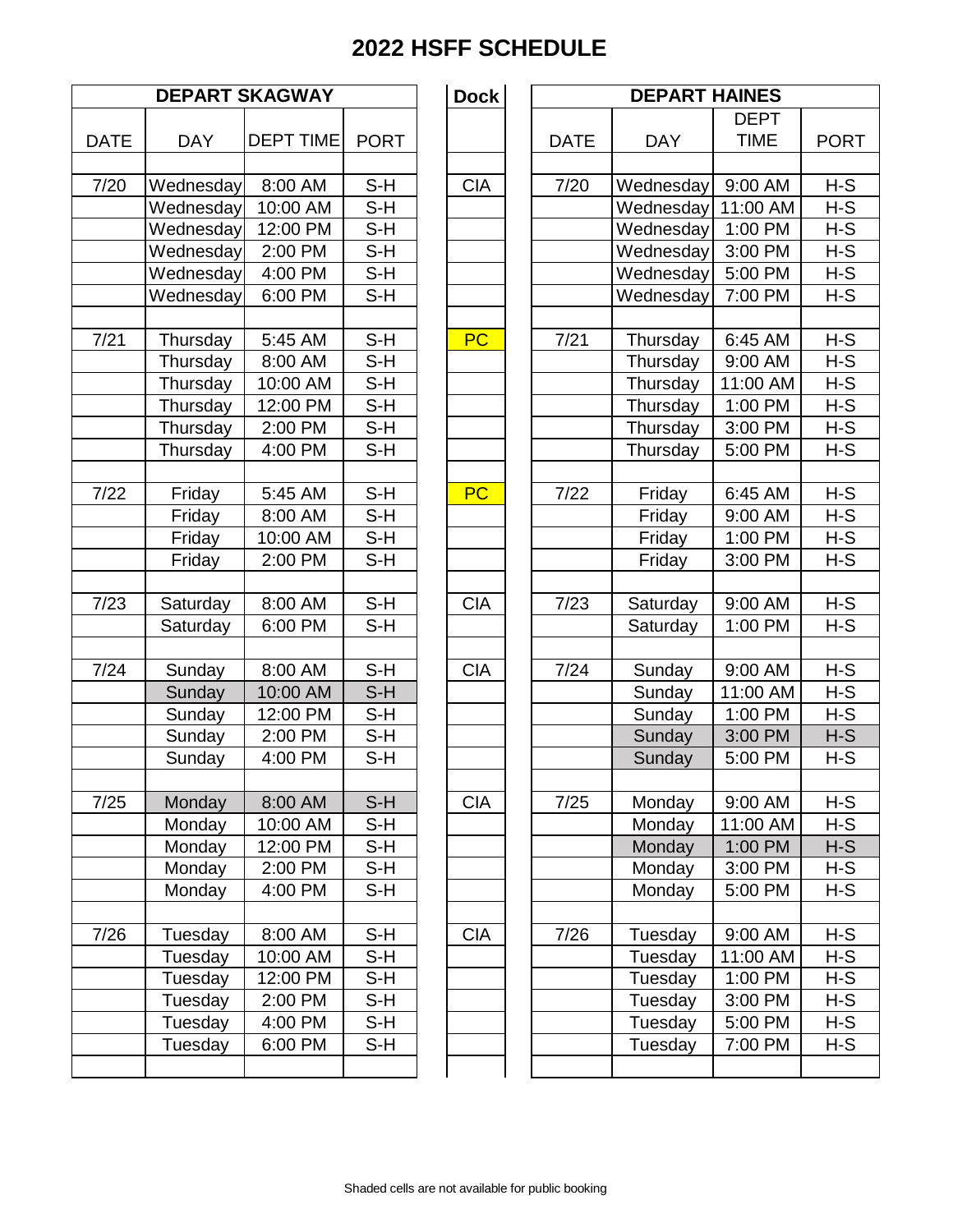|             | <b>DEPART SKAGWAY</b> |                  |             |            | <b>DEPA</b> |               |
|-------------|-----------------------|------------------|-------------|------------|-------------|---------------|
| <b>DATE</b> | <b>DAY</b>            | <b>DEPT TIME</b> | <b>PORT</b> |            | <b>DATE</b> | <b>DAY</b>    |
| 7/27        | Wednesday             | 8:00 AM          | $S-H$       | PC         | 7/27        | Wednes        |
|             | Wednesday             | 10:00 AM         | $S-H$       |            |             | Wednes        |
|             | Wednesday             | 12:00 PM         | $S-H$       |            |             | Wednes        |
|             | Wednesday             | 2:00 PM          | $S-H$       |            |             | Wednes        |
|             | Wednesday             | 4:00 PM          | $S-H$       |            |             | Wednes        |
|             | Wednesday             | 6:00 PM          | $S-H$       |            |             | Wednes        |
|             |                       |                  |             |            |             |               |
| 7/28        | Thursday              | 8:00 AM          | $S-H$       | <b>CIA</b> | 7/28        | <b>Thursd</b> |
|             | Thursday              | 10:00 AM         | $S-H$       |            |             | <b>Thursd</b> |
|             | Thursday              | 12:00 PM         | $S-H$       |            |             | <b>Thursd</b> |
|             | Thursday              | 2:00 PM          | $S-H$       |            |             | <b>Thursd</b> |
|             | Thursday              | 4:00 PM          | $S-H$       |            |             | <b>Thursd</b> |
|             | Thursday              | 6:00 PM          | $S-H$       |            |             | Thursd        |
| 7/29        | Friday                | 9:00 AM          | $S-H$       | <b>CIA</b> | 7/29        | Frida         |
| 7/30        | Saturday              | 8:00 AM          | $S-H$       | <b>CIA</b> | 7/30        | Saturd        |
|             | Saturday              | 10:00 AM         | $S-H$       |            |             | Saturd        |
|             | Saturday              | 12:00 PM         | $S-H$       |            |             | Saturd        |
|             | Saturday              | 2:00 PM          | $S-H$       |            |             | Saturd        |
|             | Saturday              | 4:00 PM          | $S-H$       |            |             | Saturd        |
|             | Saturday              | 6:00 PM          | $S-H$       |            |             | Saturd        |
| 7/31        | Sunday                | 8:00 AM          | $S-H$       | <b>CIA</b> | 7/31        | Sunda         |
|             | Sunday                | 12:00 PM         | $S-H$       |            |             | Sunda         |
|             | Sunday                | 2:00 PM          | $S-H$       |            |             | Sunda         |
|             | Sunday                | 6:00 PM          | $S-H$       |            |             | Sunda         |
|             |                       |                  |             |            |             |               |
| 8/1         | Monday                | 8:00 AM          | $S-H$       | <b>CIA</b> | 8/1         | Monda         |
|             | Monday                | 10:00 AM         | $S-H$       |            |             | Monda         |
|             | Monday                | 12:00 PM         | $S-H$       |            |             | Monda         |
|             | Monday                | 2:00 PM          | $S-H$       |            |             | Monda         |
|             | Monday                | 4:00 PM          | $S-H$       |            |             | Monda         |
| 8/2         | Tuesday               | 8:00 AM          | $S-H$       | <b>CIA</b> | 8/2         | Tuesda        |
|             | Tuesday               | 10:00 AM         | $S-H$       |            |             | Tuesda        |
|             | Tuesday               | 12:00 PM         | S-H         |            |             | Tuesda        |
|             | Tuesday               | 2:00 PM          | $S-H$       |            |             | Tuesda        |
|             | Tuesday               | 4:00 PM          | S-H         |            |             | Tuesda        |
|             | Tuesday               | 6:00 PM          | $S-H$       |            |             | Tuesda        |
|             |                       |                  |             |            |             |               |
|             |                       |                  |             |            |             |               |
|             |                       |                  |             |            |             |               |

|             | <b>DEPART SKAGWAY</b> |                  |             |  |            | <b>DEPART HAINES</b> |            |             |             |  |
|-------------|-----------------------|------------------|-------------|--|------------|----------------------|------------|-------------|-------------|--|
|             |                       |                  |             |  |            |                      |            | <b>DEPT</b> |             |  |
| <b>DATE</b> | <b>DAY</b>            | <b>DEPT TIME</b> | <b>PORT</b> |  |            | <b>DATE</b>          | <b>DAY</b> | <b>TIME</b> | <b>PORT</b> |  |
|             |                       |                  |             |  |            |                      |            |             |             |  |
| 7/27        | Wednesday             | 8:00 AM          | $S-H$       |  | PC         | 7/27                 | Wednesday  | 9:00 AM     | $H-S$       |  |
|             | Wednesday             | 10:00 AM         | $S-H$       |  |            |                      | Wednesday  | 11:00 AM    | $H-S$       |  |
|             | Wednesday             | 12:00 PM         | $S-H$       |  |            |                      | Wednesday  | 1:00 PM     | H-S         |  |
|             | Wednesday             | 2:00 PM          | $S-H$       |  |            |                      | Wednesday  | 3:00 PM     | $H-S$       |  |
|             | Wednesday             | 4:00 PM          | $S-H$       |  |            |                      | Wednesday  | 5:00 PM     | $H-S$       |  |
|             | Wednesday             | 6:00 PM          | $S-H$       |  |            |                      | Wednesday  | 7:00 PM     | $H-S$       |  |
|             |                       |                  |             |  |            |                      |            |             |             |  |
| 7/28        | Thursday              | 8:00 AM          | $S-H$       |  | <b>CIA</b> | 7/28                 | Thursday   | 9:00 AM     | $H-S$       |  |
|             | Thursday              | 10:00 AM         | $S-H$       |  |            |                      | Thursday   | 11:00 AM    | $H-S$       |  |
|             | Thursday              | 12:00 PM         | $S-H$       |  |            |                      | Thursday   | 1:00 PM     | $H-S$       |  |
|             | Thursday              | 2:00 PM          | $S-H$       |  |            |                      | Thursday   | 3:00 PM     | $H-S$       |  |
|             | Thursday              | 4:00 PM          | $S-H$       |  |            |                      | Thursday   | 5:00 PM     | $H-S$       |  |
|             | Thursday              | 6:00 PM          | $S-H$       |  |            |                      | Thursday   | 7:00 PM     | $H-S$       |  |
|             |                       |                  |             |  |            |                      |            |             |             |  |
| 7/29        | Friday                | 9:00 AM          | $S-H$       |  | <b>CIA</b> | 7/29                 | Friday     | 2:00 PM     | $H-S$       |  |
|             |                       |                  |             |  |            |                      |            |             |             |  |
| 7/30        | Saturday              | 8:00 AM          | $S-H$       |  | <b>CIA</b> | 7/30                 | Saturday   | 9:00 AM     | $H-S$       |  |
|             | Saturday              | 10:00 AM         | $S-H$       |  |            |                      | Saturday   | 11:00 AM    | $H-S$       |  |
|             | Saturday              | 12:00 PM         | $S-H$       |  |            |                      | Saturday   | 1:00 PM     | H-S         |  |
|             | Saturday              | 2:00 PM          | $S-H$       |  |            |                      | Saturday   | 3:00 PM     | $H-S$       |  |
|             | Saturday              | 4:00 PM          | $S-H$       |  |            |                      | Saturday   | 5:00 PM     | $H-S$       |  |
|             | Saturday              | 6:00 PM          | $S-H$       |  |            |                      | Saturday   | 7:00 PM     | $S-H$       |  |
|             |                       |                  |             |  |            |                      |            |             |             |  |
| 7/31        | Sunday                | 8:00 AM          | $S-H$       |  | <b>CIA</b> | 7/31                 | Sunday     | 9:00 AM     | $H-S$       |  |
|             | Sunday                | 12:00 PM         | $S-H$       |  |            |                      | Sunday     | 1:00 PM     | $H-S$       |  |
|             | Sunday                | 2:00 PM          | $S-H$       |  |            |                      | Sunday     | 5:00 PM     | $H-S$       |  |
|             | Sunday                | 6:00 PM          | $S-H$       |  |            |                      | Sunday     | 7:00 PM     | $S-H$       |  |
|             |                       |                  |             |  |            |                      |            |             |             |  |
| 8/1         | Monday                | 8:00 AM          | $S-H$       |  | <b>CIA</b> | 8/1                  | Monday     | 9:00 AM     | $H-S$       |  |
|             | Monday                | 10:00 AM         | $S-H$       |  |            |                      | Monday     | 11:00 AM    | $H-S$       |  |
|             | Monday                | 12:00 PM         | $S-H$       |  |            |                      | Monday     | 1:00 PM     | $H-S$       |  |
|             | Monday                | 2:00 PM          | $S-H$       |  |            |                      | Monday     | 3:00 PM     | $H-S$       |  |
|             | Monday                | 4:00 PM          | $S-H$       |  |            |                      | Monday     | 5:00 PM     | $H-S$       |  |
|             |                       |                  |             |  |            |                      |            |             |             |  |
| 8/2         | Tuesday               | 8:00 AM          | $S-H$       |  | <b>CIA</b> | 8/2                  | Tuesday    | 9:00 AM     | $H-S$       |  |
|             | Tuesday               | 10:00 AM         | $S-H$       |  |            |                      | Tuesday    | 11:00 AM    | $H-S$       |  |
|             | Tuesday               | 12:00 PM         | $S-H$       |  |            |                      | Tuesday    | 1:00 PM     | $H-S$       |  |
|             | Tuesday               | 2:00 PM          | $S-H$       |  |            |                      | Tuesday    | 3:00 PM     | $H-S$       |  |
|             | Tuesday               | 4:00 PM          | $S-H$       |  |            |                      | Tuesday    | 5:00 PM     | $H-S$       |  |
|             | Tuesday               | 6:00 PM          | $S-H$       |  |            |                      | Tuesday    | 7:00 PM     | $H - S$     |  |
|             |                       |                  |             |  |            |                      |            |             |             |  |
|             |                       |                  |             |  |            |                      |            |             |             |  |
|             |                       |                  |             |  |            |                      |            |             |             |  |
|             |                       |                  |             |  |            |                      |            |             |             |  |
|             |                       |                  |             |  |            |                      |            |             |             |  |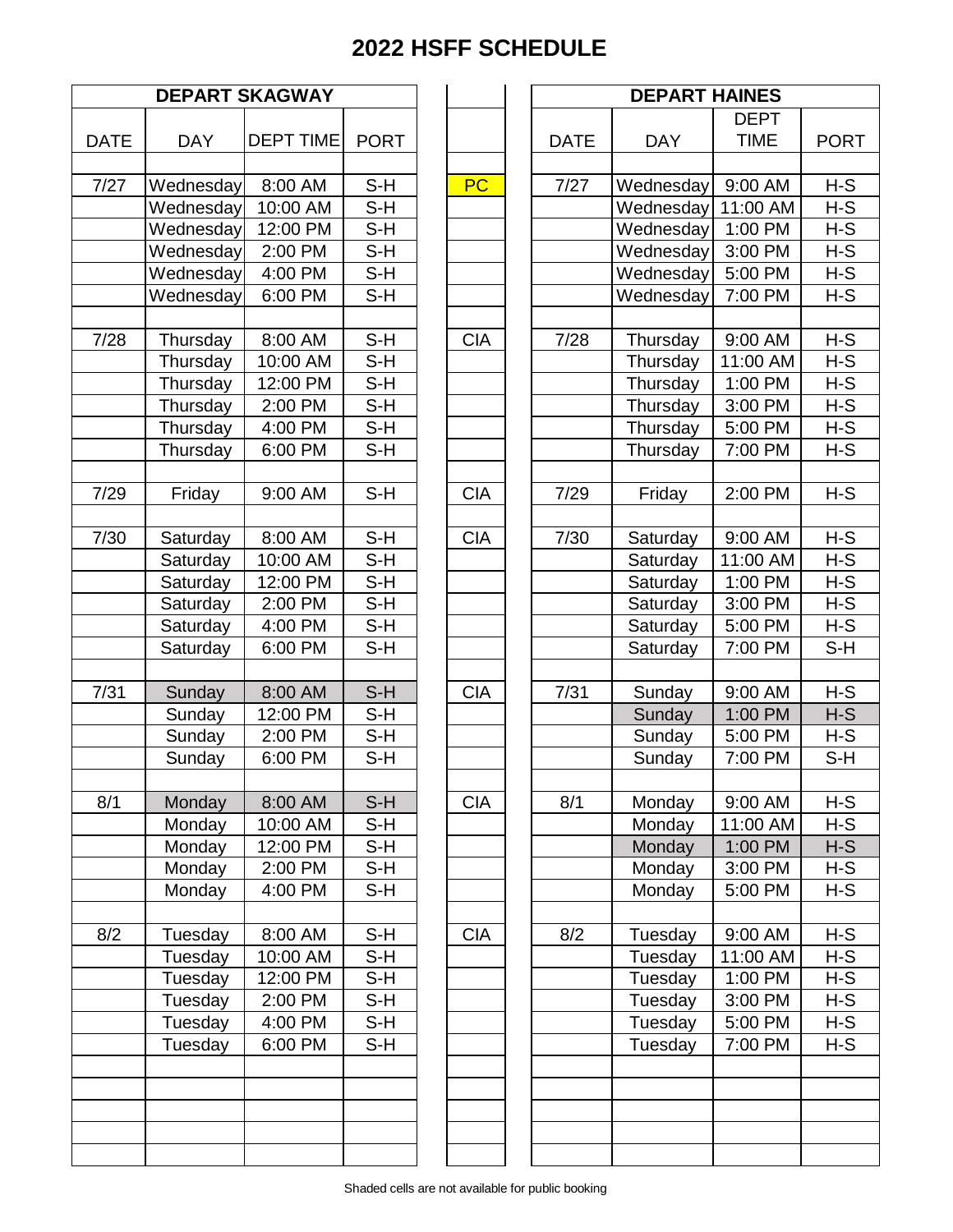| <b>DEPART SKAGWAY</b> |            |                  | <b>Dock</b> |            |  |             | <b>DEPART HAINES</b> |             |
|-----------------------|------------|------------------|-------------|------------|--|-------------|----------------------|-------------|
|                       |            |                  |             |            |  |             |                      | <b>DEPT</b> |
| <b>DATE</b>           | <b>DAY</b> | <b>DEPT TIME</b> | <b>PORT</b> |            |  | <b>DATE</b> | <b>DAY</b>           | <b>TIME</b> |
| 8/3                   | Wednesday  | 5:45 AM          | $S-H$       | <b>PC</b>  |  | 8/3         | Wednesday            | 6:45 AM     |
|                       | Wednesday  | 8:00 AM          | $S-H$       |            |  |             | Wednesday            | 9:00 AM     |
|                       | Wednesday  | 10:00 AM         | $S-H$       |            |  |             | Wednesday            | 11:00 A     |
|                       | Wednesday  | 12:00 PM         | S-H         |            |  |             | Wednesday            | 1:00 PM     |
|                       | Wednesday  | 2:00 PM          | $S-H$       |            |  |             | Wednesday            | 3:00 PM     |
|                       | Wednesday  | 4:00 PM          | $S-H$       |            |  |             | Wednesday            | 5:00 PM     |
|                       | Wednesday  | 6:00 PM          | S-H         |            |  |             | Wednesday            | 7:00 PM     |
|                       |            |                  |             |            |  |             |                      |             |
| 8/4                   | Thursday   | 8:00 AM          | $S-H$       | <b>PC</b>  |  | 8/4         | Thursday             | 9:00 AM     |
|                       | Thursday   | 10:00 AM         | $S-H$       |            |  |             | Thursday             | 11:00 A     |
|                       | Thursday   | 12:00 PM         | $S-H$       |            |  |             | Thursday             | 1:00 PM     |
|                       | Thursday   | 2:00 PM          | $S-H$       |            |  |             | Thursday             | 3:00 PM     |
|                       | Thursday   | 4:00 PM          | $S-H$       |            |  |             | Thursday             | 5:00 PM     |
|                       |            |                  |             |            |  |             |                      |             |
| 8/5                   | Friday     | 8:00 AM          | $S-H$       | <b>CIA</b> |  | 8/5         | Friday               | 1:00 PM     |
| 8/6                   | Saturday   | 8:00 AM          | $S-H$       | <b>CIA</b> |  | 8/6         | Saturday             | 9:00 AM     |
|                       | Saturday   | 10:00 AM         | $S-H$       |            |  |             | Saturday             | 1:00 PM     |
|                       | Saturday   | 2:00 PM          | S-H         |            |  |             | Saturday             | 3:00 PM     |
|                       |            |                  |             |            |  |             |                      |             |
| 8/7                   | Sunday     | 8:00 AM          | $S-H$       | <b>CIA</b> |  | 8/7         | Sunday               | 9:00 AM     |
|                       | Sunday     | 10:00 AM         | $S-H$       |            |  |             | Sunday               | 11:00 A     |
|                       | Sunday     | 12:00 PM         | S-H         |            |  |             | Sunday               | 1:00 PM     |
|                       | Sunday     | 2:00 PM          | $S-H$       |            |  |             | Sunday               | 3:00 PM     |
|                       | Sunday     | 4:00 PM          | $S-H$       |            |  |             | Sunday               | 5:00 PM     |
|                       |            |                  |             |            |  |             |                      |             |
| 8/8                   | Monday     | 8:00 AM          | $S-H$       | <b>CIA</b> |  | 8/8         | Monday               | 9:00 AM     |
|                       | Monday     | 10:00 AM         | $S-H$       |            |  |             | Monday               | 1:00 PM     |
|                       | Monday     | 2:00 PM          | $S-H$       |            |  |             | Monday               | 3:00 PM     |
| 8/9                   | Tuesday    | 8:00 AM          | $S-H$       | <b>CIA</b> |  | 8/9         | Tuesday              | 9:00 AM     |
|                       | Tuesday    | 10:00 AM         | S-H         |            |  |             | Tuesday              | 11:00 A     |
|                       | Tuesday    | 12:00 PM         | $S-H$       |            |  |             | Tuesday              | 1:00 PM     |
|                       | Tuesday    | 2:00 PM          | $S-H$       |            |  |             | Tuesday              | 3:00 PM     |
|                       | Tuesday    | 4:00 PM          | S-H         |            |  |             | Tuesday              | 5:00 PM     |
|                       | Tuesday    | 6:00 PM          | S-H         |            |  |             | Tuesday              | 7:00 PM     |
|                       |            |                  |             |            |  |             |                      |             |
|                       |            |                  |             |            |  |             |                      |             |
|                       |            |                  |             |            |  |             |                      |             |
|                       |            |                  |             |            |  |             |                      |             |
|                       |            |                  |             |            |  |             |                      |             |
|                       |            |                  |             |            |  |             |                      |             |
|                       |            |                  |             |            |  |             |                      |             |

|     | <b>DEPART SKAGWAY</b> |                  |             | <b>Dock</b> | <b>DEPART HAINES</b> |            |             |             |  |
|-----|-----------------------|------------------|-------------|-------------|----------------------|------------|-------------|-------------|--|
|     |                       |                  |             |             |                      |            | <b>DEPT</b> |             |  |
| ATE | <b>DAY</b>            | <b>DEPT TIME</b> | <b>PORT</b> |             | <b>DATE</b>          | <b>DAY</b> | <b>TIME</b> | <b>PORT</b> |  |
| 8/3 | Wednesday             | 5:45 AM          | $S-H$       | <b>PC</b>   | 8/3                  | Wednesday  | 6:45 AM     | $H-S$       |  |
|     | Wednesday             | 8:00 AM          | S-H         |             |                      | Wednesday  | 9:00 AM     | $H-S$       |  |
|     | Wednesday             | 10:00 AM         | $S-H$       |             |                      | Wednesday  | 11:00 AM    | $H-S$       |  |
|     | Wednesday             | 12:00 PM         | $S-H$       |             |                      | Wednesday  | 1:00 PM     | $H-S$       |  |
|     | Wednesday             | 2:00 PM          | $S-H$       |             |                      | Wednesday  | 3:00 PM     | $H-S$       |  |
|     | Wednesday             | 4:00 PM          | $S-H$       |             |                      | Wednesday  | 5:00 PM     | $H-S$       |  |
|     | Wednesday             | 6:00 PM          | $S-H$       |             |                      | Wednesday  | 7:00 PM     | $H-S$       |  |
|     |                       |                  |             |             |                      |            |             |             |  |
| 8/4 | Thursday              | 8:00 AM          | $S-H$       | <b>PC</b>   | 8/4                  | Thursday   | 9:00 AM     | $H-S$       |  |
|     | Thursday              | 10:00 AM         | $S-H$       |             |                      | Thursday   | 11:00 AM    | $H-S$       |  |
|     | Thursday              | 12:00 PM         | S-H         |             |                      | Thursday   | 1:00 PM     | H-S         |  |
|     | Thursday              | 2:00 PM          | $S-H$       |             |                      | Thursday   | 3:00 PM     | $H-S$       |  |
|     | Thursday              | 4:00 PM          | S-H         |             |                      | Thursday   | 5:00 PM     | $H-S$       |  |
| 8/5 | Friday                | 8:00 AM          | $S-H$       | <b>CIA</b>  | 8/5                  | Friday     | 1:00 PM     | $H-S$       |  |
| 8/6 | Saturday              | 8:00 AM          | $S-H$       | <b>CIA</b>  | 8/6                  | Saturday   | 9:00 AM     | $H-S$       |  |
|     | Saturday              | 10:00 AM         | $S-H$       |             |                      | Saturday   | 1:00 PM     | $H-S$       |  |
|     | Saturday              | 2:00 PM          | S-H         |             |                      | Saturday   | 3:00 PM     | $H-S$       |  |
|     |                       |                  |             |             |                      |            |             |             |  |
| 8/7 | Sunday                | 8:00 AM          | $S-H$       | <b>CIA</b>  | 8/7                  | Sunday     | 9:00 AM     | $H-S$       |  |
|     | Sunday                | 10:00 AM         | $S-H$       |             |                      | Sunday     | 11:00 AM    | $H-S$       |  |
|     | Sunday                | 12:00 PM         | $S-H$       |             |                      | Sunday     | 1:00 PM     | $H-S$       |  |
|     | Sunday                | 2:00 PM          | $S-H$       |             |                      | Sunday     | 3:00 PM     | $H-S$       |  |
|     | Sunday                | 4:00 PM          | $S-H$       |             |                      | Sunday     | 5:00 PM     | $H-S$       |  |
|     |                       |                  |             |             |                      |            |             |             |  |
| 8/8 | Monday                | 8:00 AM          | $S-H$       | <b>CIA</b>  | 8/8                  | Monday     | 9:00 AM     | $H-S$       |  |
|     | Monday                | 10:00 AM         | $S-H$       |             |                      | Monday     | $1:00$ PM   | $H-S$       |  |
|     | Monday                | 2:00 PM          | $S-H$       |             |                      | Monday     | 3:00 PM     | $H-S$       |  |
|     |                       |                  |             |             |                      |            |             |             |  |
| 8/9 | Tuesday               | 8:00 AM          | $S-H$       | <b>CIA</b>  | 8/9                  | Tuesday    | 9:00 AM     | $H-S$       |  |
|     | Tuesday               | 10:00 AM         | $S-H$       |             |                      | Tuesday    | 11:00 AM    | $H-S$       |  |
|     | Tuesday               | 12:00 PM         | $S-H$       |             |                      | Tuesday    | 1:00 PM     | $H-S$       |  |
|     | Tuesday               | 2:00 PM          | $S-H$       |             |                      | Tuesday    | 3:00 PM     | $H-S$       |  |
|     | Tuesday               | 4:00 PM          | $S-H$       |             |                      | Tuesday    | 5:00 PM     | $H-S$       |  |
|     | Tuesday               | 6:00 PM          | $S-H$       |             |                      | Tuesday    | 7:00 PM     | $H-S$       |  |
|     |                       |                  |             |             |                      |            |             |             |  |
|     |                       |                  |             |             |                      |            |             |             |  |
|     |                       |                  |             |             |                      |            |             |             |  |
|     |                       |                  |             |             |                      |            |             |             |  |
|     |                       |                  |             |             |                      |            |             |             |  |
|     |                       |                  |             |             |                      |            |             |             |  |
|     |                       |                  |             |             |                      |            |             |             |  |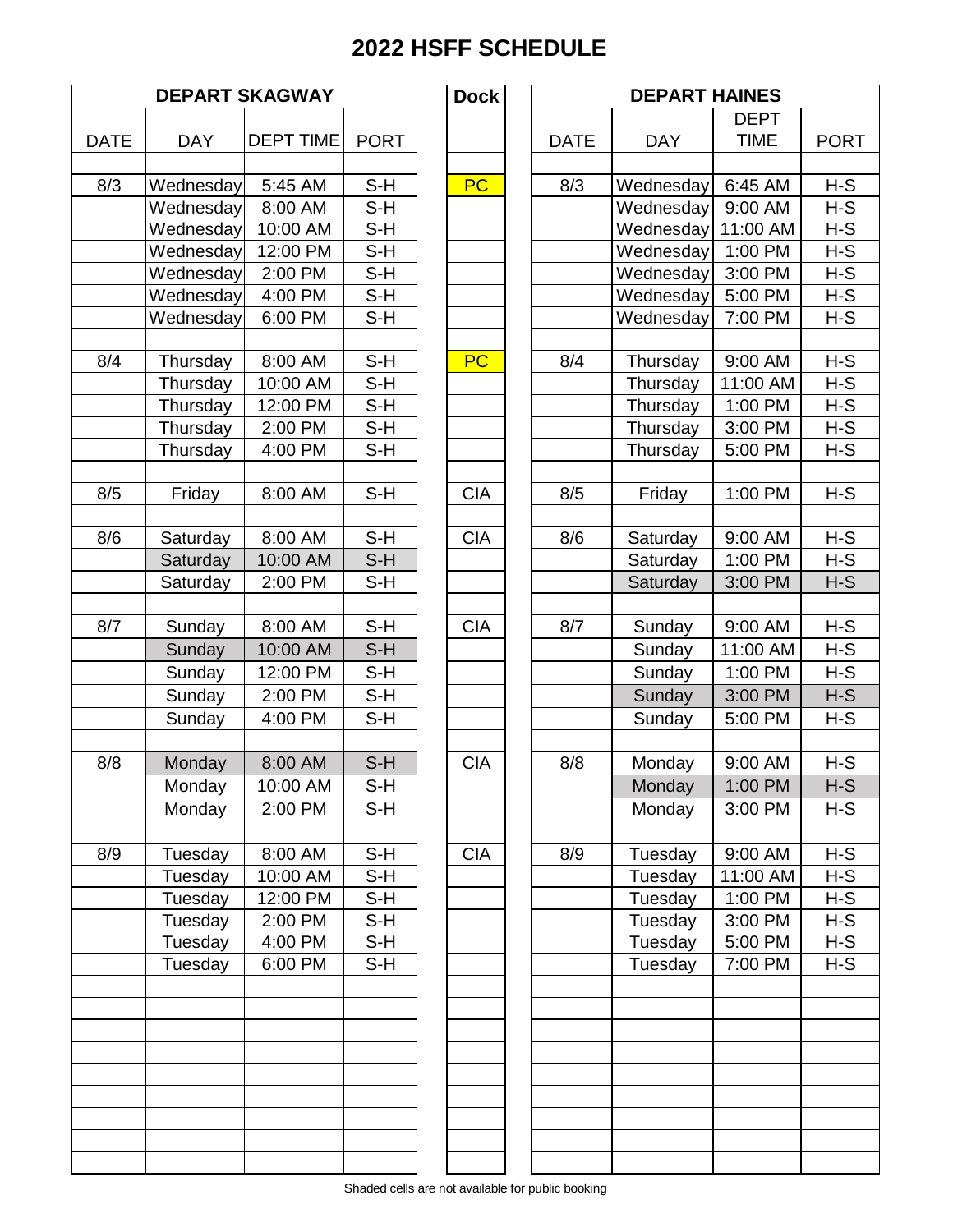|             |                        | <b>DEPART SKAGWAY</b> |             | <b>Dock</b> |             | <b>DEPA</b>      |
|-------------|------------------------|-----------------------|-------------|-------------|-------------|------------------|
| <b>DATE</b> | <b>DAY</b>             | <b>DEPT TIME</b>      | <b>PORT</b> |             | <b>DATE</b> | <b>DAY</b>       |
| 8/10        |                        | 8:00 AM               | $S-H$       | <b>CIA</b>  | 8/10        | Wednes           |
|             | Wednesday<br>Wednesday | 10:00 AM              | $S-H$       |             |             | Wednes           |
|             | Wednesday              | 12:00 PM              | $S-H$       |             |             | Wednes           |
|             | Wednesday              | 2:00 PM               | $S-H$       |             |             | Wednes           |
|             | Wednesday              | 4:00 PM               | $S-H$       |             |             | Wednes           |
|             | Wednesday              | 6:00 PM               | $S-H$       |             |             | Wednes           |
|             |                        |                       |             |             |             |                  |
| 8/11        | Thursday               | 8:00 AM               | $S-H$       | PC          | 8/11        | <b>Thursd</b>    |
|             | Thursday               | 10:00 AM              | S-H         |             |             | <b>Thursd</b>    |
|             | Thursday               | 12:00 PM              | $S-H$       |             |             | <b>Thursd</b>    |
|             | Thursday               | 2:00 PM               | $S-H$       |             |             | <b>Thursd</b>    |
|             | Thursday               | 4:00 PM               | $S-H$       |             |             | <b>Thursd</b>    |
|             |                        |                       |             |             |             |                  |
| 8/12        | Friday                 | 8:00 AM               | $S-H$       | <b>CIA</b>  | 8/12        | Frida            |
|             | Friday                 | 10:00 AM              | $S-H$       |             |             | Frida            |
|             | Friday                 | 12:00 PM              | $S-H$       |             |             | Frida            |
|             | Friday                 | 2:00 PM               | $S-H$       |             |             | Frida            |
|             | Friday                 | 4:00 PM               | $S-H$       |             |             | Frida            |
|             |                        |                       | $S-H$       | PC          |             |                  |
| 8/13        | Saturday<br>Saturday   | 5:45 AM<br>8:00 AM    | $S-H$       |             | 8/13        | Saturd<br>Saturd |
|             | Saturday               | 2:00 PM               | $S-H$       |             |             | Saturd           |
|             |                        |                       |             |             |             |                  |
| 8/14        | Sunday                 | 8:00 AM               | $S-H$       | <b>CIA</b>  | 8/14        | Sunda            |
|             | Sunday                 | 10:00 AM              | $S-H$       |             |             | Sunda            |
|             | Sunday                 | 2:00 PM               | $S-H$       |             |             | Sunda            |
|             |                        |                       |             |             |             |                  |
| 8/15        | Monday                 | 8:00 AM               | $S-H$       | <b>CIA</b>  | 8/15        | Monda            |
|             | Monday                 | 10:00 AM              | $S-H$       |             |             | Monda            |
|             | Monday                 | 12:00 PM              | $S-H$       |             |             | Monda            |
|             | Monday                 | 2:00 PM               | S-H         |             |             | Monda            |
|             | Monday                 | 4:00 PM               | S-H         |             |             | Monda            |
|             |                        |                       |             |             |             |                  |
| 8/16        | Tuesday                | 8:00 AM               | S-H<br>S-H  | <b>CIA</b>  | 8/16        | Tuesda           |
|             | Tuesday<br>Tuesday     | 10:00 AM<br>12:00 PM  | S-H         |             |             | Tuesda<br>Tuesda |
|             | Tuesday                | 2:00 PM               | S-H         |             |             | Tuesda           |
|             | Tuesday                | 4:00 PM               | $S-H$       |             |             | Tuesda           |
|             | Tuesday                | 6:00 PM               | $S-H$       |             |             | Tuesda           |
|             |                        |                       |             |             |             |                  |
|             |                        |                       |             |             |             |                  |
|             |                        |                       |             |             |             |                  |
|             |                        |                       |             |             |             |                  |

|                   |            | <b>DEPART SKAGWAY</b> |             | <b>Dock</b> |             | <b>DEPART HAINES</b> |             |             |
|-------------------|------------|-----------------------|-------------|-------------|-------------|----------------------|-------------|-------------|
|                   |            |                       |             |             |             |                      | <b>DEPT</b> |             |
| <b>DATE</b>       | <b>DAY</b> | <b>DEPT TIME</b>      | <b>PORT</b> |             | <b>DATE</b> | <b>DAY</b>           | <b>TIME</b> | <b>PORT</b> |
| $\overline{8}/10$ | Wednesday  | 8:00 AM               | $S-H$       | <b>CIA</b>  | 8/10        | Wednesday            | 9:00 AM     | $H-S$       |
|                   | Wednesday  | 10:00 AM              | $S-H$       |             |             | Wednesday            | 11:00 AM    | $H-S$       |
|                   | Wednesday  | 12:00 PM              | $S-H$       |             |             | Wednesday            | 1:00 PM     | $H-S$       |
|                   | Wednesday  | 2:00 PM               | $S-H$       |             |             | Wednesday            | 3:00 PM     | $H-S$       |
|                   | Wednesday  | 4:00 PM               | $S-H$       |             |             | Wednesday            | 5:00 PM     | $H-S$       |
|                   | Wednesday  | 6:00 PM               | $S-H$       |             |             | Wednesday            | 7:00 PM     | $H-S$       |
|                   |            |                       |             |             |             |                      |             |             |
| 8/11              | Thursday   | 8:00 AM               | $S-H$       | PC          | 8/11        | Thursday             | 9:00 AM     | $H-S$       |
|                   | Thursday   | 10:00 AM              | $S-H$       |             |             | Thursday             | 11:00 PM    | $H-S$       |
|                   | Thursday   | 12:00 PM              | $S-H$       |             |             | Thursday             | 1:00 PM     | $H-S$       |
|                   | Thursday   | 2:00 PM               | $S-H$       |             |             | Thursday             | 3:00 PM     | $H-S$       |
|                   | Thursday   | 4:00 PM               | $S-H$       |             |             | Thursday             | 5:00 PM     | $H-S$       |
|                   |            |                       |             |             |             |                      |             |             |
| 8/12              | Friday     | 8:00 AM               | $S-H$       | <b>CIA</b>  | 8/12        | Friday               | 9:00 AM     | $H-S$       |
|                   | Friday     | 10:00 AM              | $S-H$       |             |             | Friday               | 11:00 PM    | $H-S$       |
|                   | Friday     | 12:00 PM              | $S-H$       |             |             | Friday               | 1:00 PM     | $H-S$       |
|                   | Friday     | 2:00 PM               | $S-H$       |             |             | Friday               | 3:00 PM     | $H-S$       |
|                   | Friday     | 4:00 PM               | $S-H$       |             |             | Friday               | 5:00 PM     | $H-S$       |
|                   |            |                       |             |             |             |                      |             |             |
| 8/13              | Saturday   | 5:45 AM               | $S-H$       | <b>PC</b>   | 8/13        | Saturday             | 6:45 AM     | $H-S$       |
|                   | Saturday   | 8:00 AM               | $S-H$       |             |             | Saturday             | 1:00 PM     | $H-S$       |
|                   | Saturday   | 2:00 PM               | $S-H$       |             |             | Saturday             | 7:00 PM     | $H-S$       |
|                   |            |                       |             |             |             |                      |             |             |
| 8/14              | Sunday     | 8:00 AM               | $S-H$       | <b>CIA</b>  | 8/14        | Sunday               | 9:00 AM     | $H-S$       |
|                   | Sunday     | 10:00 AM              | $S-H$       |             |             | Sunday               | 1:00 PM     | $H-S$       |
|                   | Sunday     | 2:00 PM               | $S-H$       |             |             | Sunday               | 3:00 PM     | $H-S$       |
|                   |            |                       |             |             |             |                      |             |             |
| 8/15              | Monday     | 8:00 AM               | $S-H$       | <b>CIA</b>  | 8/15        | Monday               | 9:00 AM     | H-S         |
|                   | Monday     | 10:00 AM              | $S-H$       |             |             | Monday               | 11:00 AM    | $H-S$       |
|                   | Monday     | 12:00 PM              | S-H         |             |             | Monday               | 1:00 PM     | $H-S$       |
|                   | Monday     | 2:00 PM               | $S-H$       |             |             | Monday               | 3:00 PM     | $H-S$       |
|                   | Monday     | 4:00 PM               | $S-H$       |             |             | Monday               | 5:00 PM     | $H-S$       |
|                   |            |                       |             |             |             |                      |             |             |
| 8/16              | Tuesday    | 8:00 AM               | $S-H$       | <b>CIA</b>  | 8/16        | Tuesday              | 9:00 AM     | $H-S$       |
|                   | Tuesday    | 10:00 AM              | $S-H$       |             |             | Tuesday              | 11:00 AM    | $H-S$       |
|                   | Tuesday    | 12:00 PM              | $S-H$       |             |             | Tuesday              | 1:00 PM     | $H-S$       |
|                   | Tuesday    | 2:00 PM               | $S-H$       |             |             | Tuesday              | 3:00 PM     | $H-S$       |
|                   | Tuesday    | 4:00 PM               | $S-H$       |             |             | Tuesday              | 5:00 PM     | $H-S$       |
|                   | Tuesday    | 6:00 PM               | $S-H$       |             |             | Tuesday              | 7:00 PM     | $H-S$       |
|                   |            |                       |             |             |             |                      |             |             |
|                   |            |                       |             |             |             |                      |             |             |
|                   |            |                       |             |             |             |                      |             |             |
|                   |            |                       |             |             |             |                      |             |             |
|                   |            |                       |             |             |             |                      |             |             |
|                   |            |                       |             |             |             |                      |             |             |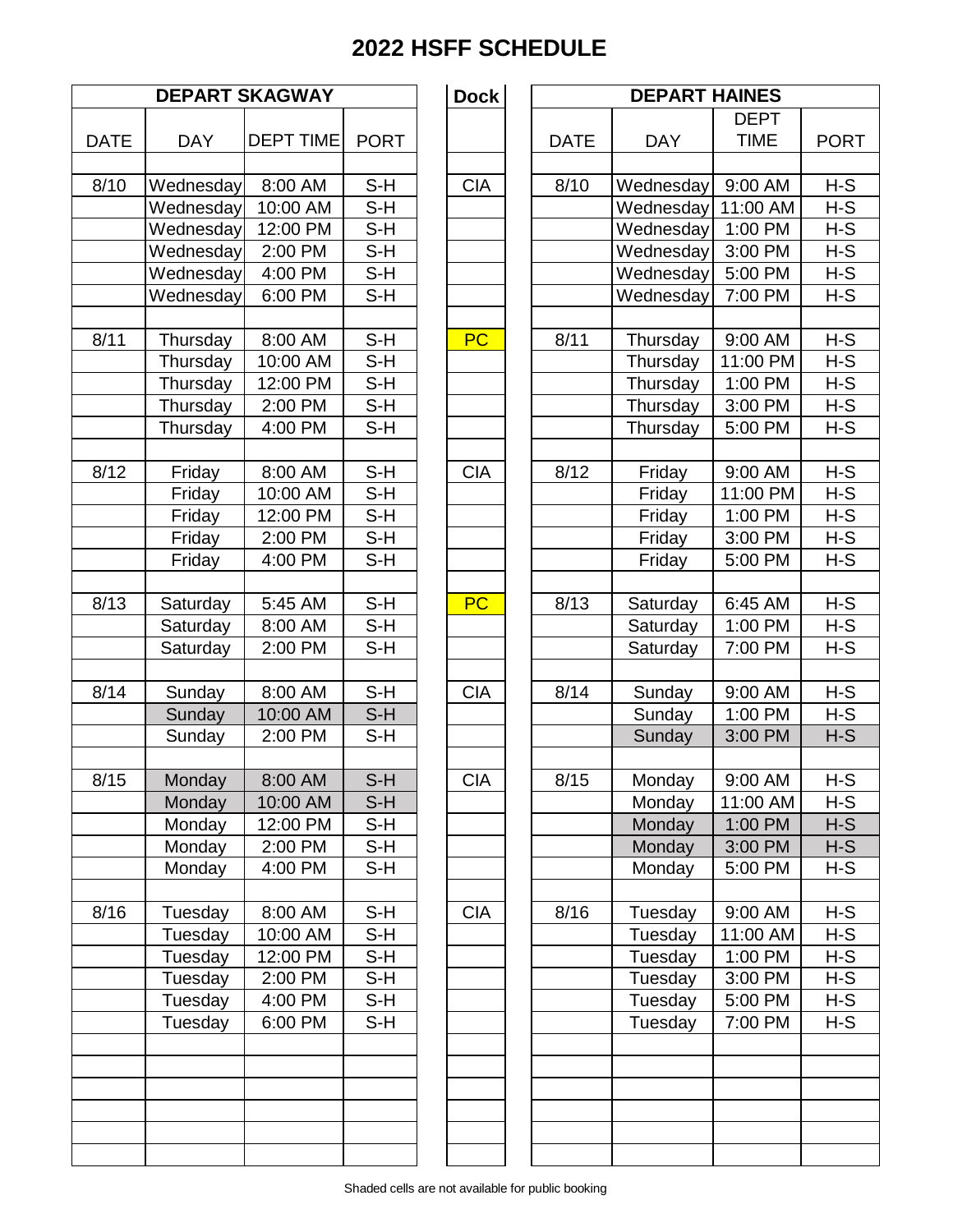|             |                    | <b>DEPART SKAGWAY</b> | <b>Dock</b>                |            | <b>DEPA</b> |                  |
|-------------|--------------------|-----------------------|----------------------------|------------|-------------|------------------|
| <b>DATE</b> | <b>DAY</b>         | <b>DEPT TIME</b>      | <b>PORT</b>                |            | <b>DATE</b> | <b>DAY</b>       |
|             |                    |                       |                            |            |             |                  |
| 8/17        | Wednesday          | 8:00 AM               | $S-H$                      | <b>CIA</b> | 8/17        | Wednes           |
|             | Wednesday          | 10:00 AM              | $S-H$                      |            |             | Wednes           |
|             | Wednesday          | 12:00 PM              | $S-H$                      |            |             | Wednes           |
|             | Wednesday          | 2:00 PM               | $S-H$                      |            |             | Wednes           |
|             | Wednesday          | $\overline{4:}00$ PM  | $\overline{\mathsf{S}}$ -H |            |             | Wednes           |
|             | Wednesday          | 6:00 PM               | $S-H$                      |            |             | Wednes           |
| 8/18        | Thursday           | 5:45 AM               | $S-H$                      | <b>PC</b>  | 8/18        | <b>Thursd</b>    |
|             | Thursday           | 8:00 AM               | $S-H$                      |            |             | <b>Thursd</b>    |
|             | Thursday           | 10:00 AM              | $S-H$                      |            |             | <b>Thursd</b>    |
|             | Thursday           | 12:00 PM              | $S-H$                      |            |             | <b>Thursd</b>    |
|             | Thursday           | 2:00 PM               | $S-H$                      |            |             | <b>Thursd</b>    |
|             | Thursday           | 4:00 PM               | $S-H$                      |            |             | Thursd           |
|             | Thursday           | 6:00 PM               | $S-H$                      |            |             | <b>Thursd</b>    |
| 8/19        | Friday             | 8:00 AM               | $S-H$                      | <b>CIA</b> | 8/19        | Frida            |
|             | Friday             | 10:00 AM              | S-H                        |            |             | Frida            |
|             | Friday             | 2:00 PM               | $S-H$                      |            |             | Frida            |
|             |                    |                       |                            |            |             |                  |
| 8/21        | Sunday             | 8:00 AM               | $S-H$                      | <b>CIA</b> | 8/21        | Sunda            |
|             | Sunday             | 10:00 AM              | $S-H$                      |            |             | Sunda            |
|             | Sunday             | 12:00 PM              | $S-H$                      |            |             | Sunda            |
|             | Sunday             | 2:00 PM               | $S-H$                      |            |             | Sunda            |
|             | Sunday             | 4:00 PM               | $S-H$                      |            |             | Sunda            |
| 8/22        | Monday             | 8:00 AM               | $S-H$                      | <b>CIA</b> | 8/22        | Monda            |
|             | Monday             | 10:00 AM              | $S-H$                      |            |             | Monda            |
|             | Monday             | 12:00 PM              | S-H                        |            |             | Monda            |
|             | Monday             | 2:00 PM               | S-H                        |            |             | Monda            |
|             | Monday             | 4:00 PM               | S-H                        |            |             | Monda            |
|             | Monday             | 6:00 PM               | S-H                        |            |             | Monda            |
|             |                    |                       |                            |            |             |                  |
| 8/23        | Tuesday            | 8:00 AM               | $S-H$                      | <b>CIA</b> | 8/23        | Tuesda           |
|             | Tuesday            | 10:00 AM<br>12:00 PM  | S-H                        |            |             | Tuesda           |
|             | Tuesday            |                       | $S-H$                      |            |             | Tuesda           |
|             | Tuesday            | 2:00 PM               | S-H                        |            |             | Tuesda           |
|             | Tuesday<br>Tuesday | 4:00 PM<br>6:00 PM    | S-H<br>$S-H$               |            |             | Tuesda<br>Tuesda |
|             |                    |                       |                            |            |             |                  |
|             |                    |                       |                            |            |             |                  |
|             |                    |                       |                            |            |             |                  |
|             |                    |                       |                            |            |             |                  |

|             | <b>DEPART SKAGWAY</b> |                  |             |            | <b>Dock</b> | <b>DEPART HAINES</b> |            |             |             |  |
|-------------|-----------------------|------------------|-------------|------------|-------------|----------------------|------------|-------------|-------------|--|
|             |                       |                  |             |            |             |                      |            | <b>DEPT</b> |             |  |
| <b>DATE</b> | <b>DAY</b>            | <b>DEPT TIME</b> | <b>PORT</b> |            |             | <b>DATE</b>          | <b>DAY</b> | <b>TIME</b> | <b>PORT</b> |  |
| 8/17        | Wednesday             | 8:00 AM          | $S-H$       | <b>CIA</b> |             | 8/17                 | Wednesday  | 9:00 AM     | $H-S$       |  |
|             | Wednesday             | 10:00 AM         | $S-H$       |            |             |                      | Wednesday  | 11:00 AM    | $H-S$       |  |
|             | Wednesday             | 12:00 PM         | $S-H$       |            |             |                      | Wednesday  | 1:00 PM     | $H-S$       |  |
|             | Wednesday             | 2:00 PM          | $S-H$       |            |             |                      | Wednesday  | 3:00 PM     | $H-S$       |  |
|             | Wednesday             | 4:00 PM          | $S-H$       |            |             |                      | Wednesday  | 5:00 PM     | $H-S$       |  |
|             | Wednesday             | 6:00 PM          | $S-H$       |            |             |                      | Wednesday  | 7:00 PM     | $H-S$       |  |
|             |                       |                  |             |            |             |                      |            |             |             |  |
| 8/18        | Thursday              | 5:45 AM          | $S-H$       | <b>PC</b>  |             | 8/18                 | Thursday   | 6:45 AM     | $H-S$       |  |
|             | Thursday              | 8:00 AM          | $S-H$       |            |             |                      | Thursday   | 9:00 AM     | $H-S$       |  |
|             | Thursday              | 10:00 AM         | $S-H$       |            |             |                      | Thursday   | 11:00 AM    | $H-S$       |  |
|             | Thursday              | 12:00 PM         | $S-H$       |            |             |                      | Thursday   | 1:00 PM     | $H-S$       |  |
|             | Thursday              | 2:00 PM          | $S-H$       |            |             |                      | Thursday   | 3:00 PM     | $H-S$       |  |
|             | Thursday              | 4:00 PM          | $S-H$       |            |             |                      | Thursday   | 5:00 PM     | $H-S$       |  |
|             | Thursday              | 6:00 PM          | $S-H$       |            |             |                      | Thursday   | 7:00 PM     | $H-S$       |  |
|             |                       |                  |             |            |             |                      |            |             |             |  |
| 8/19        | Friday                | 8:00 AM          | $S-H$       | <b>CIA</b> |             | 8/19                 | Friday     | 9:00 AM     | $H-S$       |  |
|             | Friday                | 10:00 AM         | $S-H$       |            |             |                      | Friday     | 1:00 PM     | $H-S$       |  |
|             | Friday                | 2:00 PM          | $S-H$       |            |             |                      | Friday     | 3:00 PM     | $H-S$       |  |
| 8/21        |                       |                  |             |            |             |                      |            |             |             |  |
|             | Sunday                | 8:00 AM          | $S-H$       | <b>CIA</b> |             | 8/21                 | Sunday     | 9:00 AM     | $H-S$       |  |
|             | Sunday                | 10:00 AM         | $S-H$       |            |             |                      | Sunday     | 11:00 AM    | $H-S$       |  |
|             | Sunday                | 12:00 PM         | S-H         |            |             |                      | Sunday     | 1:00 PM     | $H-S$       |  |
|             | Sunday                | 2:00 PM          | $S-H$       |            |             |                      | Sunday     | 3:00 PM     | $S-H$       |  |
|             | Sunday                | 4:00 PM          | $S-H$       |            |             |                      | Sunday     | 5:00 PM     | $S-H$       |  |
| 8/22        | Monday                | 8:00 AM          | $S-H$       | <b>CIA</b> |             | 8/22                 | Monday     | 9:00 AM     | $H-S$       |  |
|             | Monday                | 10:00 AM         | $S-H$       |            |             |                      | Monday     | 11:00 AM    | $H-S$       |  |
|             | Monday                | 12:00 PM         | S-H         |            |             |                      | Monday     | 1:00 PM     | $H-S$       |  |
|             | Monday                | 2:00 PM          | S-H         |            |             |                      | Monday     | 3:00 PM     | $H-S$       |  |
|             | Monday                | 4:00 PM          | S-H         |            |             |                      | Monday     | 5:00 PM     | $H-S$       |  |
|             | Monday                | 6:00 PM          | $S-H$       |            |             |                      | Monday     | 7:00 PM     | $H-S$       |  |
|             |                       |                  |             |            |             |                      |            |             |             |  |
| 8/23        | Tuesday               | 8:00 AM          | S-H         | <b>CIA</b> |             | 8/23                 | Tuesday    | 9:00 AM     | $H-S$       |  |
|             | Tuesday               | 10:00 AM         | $S-H$       |            |             |                      | Tuesday    | 11:00 AM    | $H-S$       |  |
|             | Tuesday               | 12:00 PM         | $S-H$       |            |             |                      | Tuesday    | 1:00 PM     | $H-S$       |  |
|             | Tuesday               | 2:00 PM          | S-H         |            |             |                      | Tuesday    | 3:00 PM     | $H-S$       |  |
|             | Tuesday               | 4:00 PM          | $S-H$       |            |             |                      | Tuesday    | 5:00 PM     | $H-S$       |  |
|             | Tuesday               | 6:00 PM          | S-H         |            |             |                      | Tuesday    | 7:00 PM     | $H-S$       |  |
|             |                       |                  |             |            |             |                      |            |             |             |  |
|             |                       |                  |             |            |             |                      |            |             |             |  |
|             |                       |                  |             |            |             |                      |            |             |             |  |
|             |                       |                  |             |            |             |                      |            |             |             |  |
|             |                       |                  |             |            |             |                      |            |             |             |  |
|             |                       |                  |             |            |             |                      |            |             |             |  |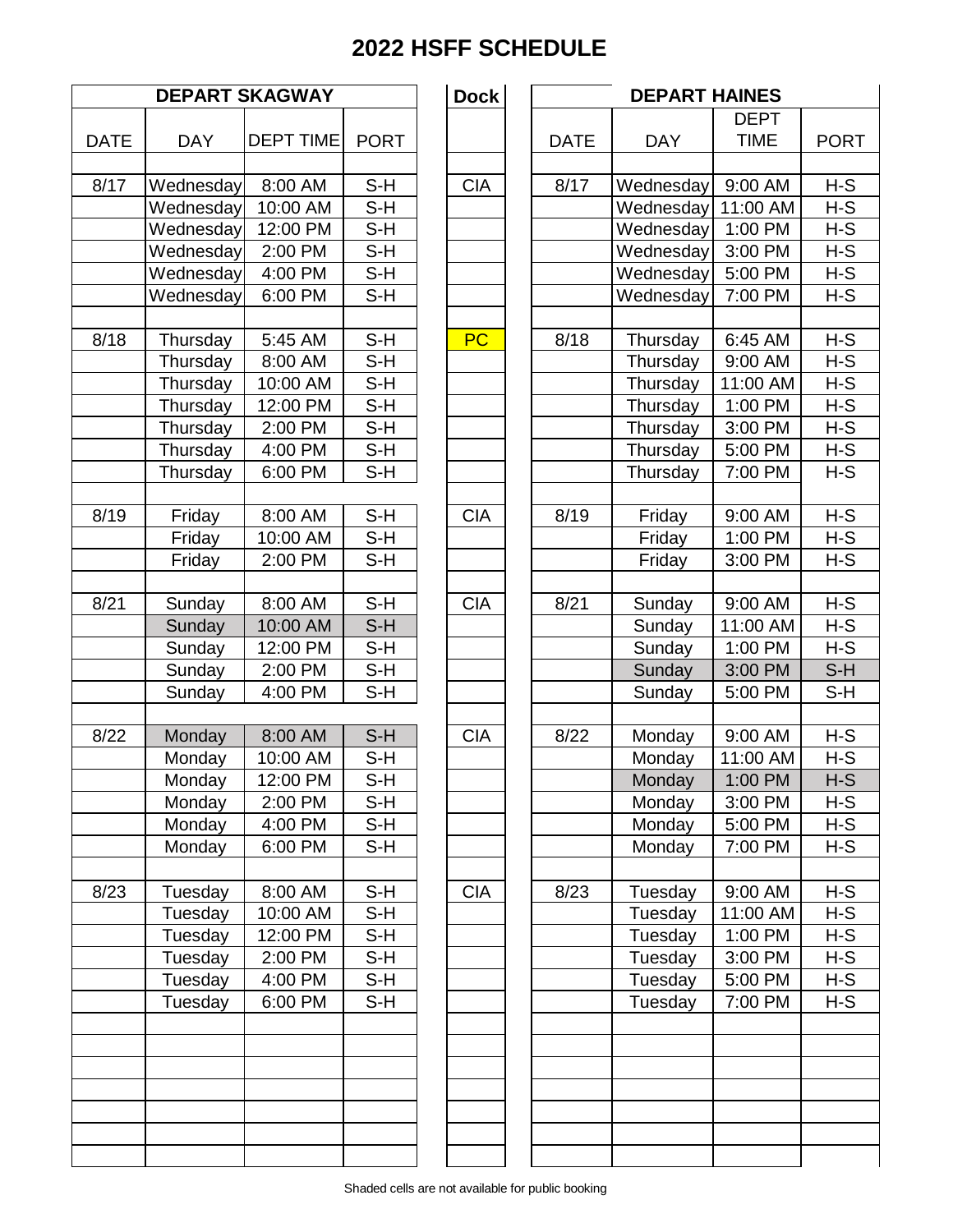|             |            | <b>DEPART SKAGWAY</b> |             | <b>Dock</b> |             | <b>DEPA</b>   |
|-------------|------------|-----------------------|-------------|-------------|-------------|---------------|
| <b>DATE</b> | <b>DAY</b> | <b>DEPT TIME</b>      | <b>PORT</b> |             | <b>DATE</b> | <b>DAY</b>    |
| 8/24        | Wednesday  | 8:00 AM               | S-H         | <b>CIA</b>  | 8/24        | Wednes        |
|             | Wednesday  | 10:00 AM              | $S-H$       |             |             | Wednes        |
|             | Wednesday  | 12:00 PM              | $S-H$       |             |             | Wednes        |
|             | Wednesday  | 2:00 PM               | $S-H$       |             |             | Wednes        |
|             | Wednesday  | 4:00 PM               | $S-H$       |             |             | Wednes        |
|             | Wednesday  | 6:00 PM               | S-H         |             |             | Wednes        |
|             |            |                       |             |             |             |               |
| 8/25        | Thursday   | 8:00 AM               | S-H         | <b>CIA</b>  | 8/25        | <b>Thursd</b> |
|             | Thursday   | 10:00 AM              | $S-H$       |             |             | <b>Thursd</b> |
|             | Thursday   | 12:00 PM              | $S-H$       |             |             | <b>Thursd</b> |
|             | Thursday   | 2:00 PM               | $S-H$       |             |             | <b>Thursd</b> |
|             | Thursday   | 4:00 PM               | $S-H$       |             |             | <b>Thursd</b> |
|             |            |                       |             |             |             |               |
| 8/26        | Friday     | 8:00 AM               | $S-H$       | <b>CIA</b>  | 8/26        | Frida         |
|             | Friday     | 10:00 AM              | S-H         |             |             | Frida         |
|             | Friday     | 2:00 PM               | $S-H$       |             |             | Frida         |
|             |            |                       |             |             |             |               |
| 8/27        | Saturday   | 8:00 AM               | $S-H$       | <b>CIA</b>  | 8/27        | Saturd        |
|             | Saturday   | 10:00 AM              | $S-H$       |             |             | Saturd        |
|             | Saturday   | 12:00 PM              | S-H         |             |             | Saturd        |
|             | Saturday   | 2:00 PM               | S-H         |             |             | Saturd        |
|             | Saturday   | 4:00 PM               | S-H         |             |             | Saturd        |
|             | Saturday   | 6:00 PM               | $S-H$       |             |             | Saturd        |
|             |            |                       |             |             |             |               |
| 8/28        | Sunday     | 8:00 AM               | $S-H$       | <b>CIA</b>  | 8/28        | Sunda         |
|             | Sunday     | 10:00 AM              | $S-H$       |             |             | Sunda         |
|             | Sunday     | 2:00 PM               | S-H         |             |             | Sunda         |
|             |            |                       |             |             |             |               |
| 8/29        | Monday     | 8:00 AM               | S-H         | <b>CIA</b>  | 8/29        | Monda         |
|             | Monday     | 10:00 AM              | S-H         |             |             | Monda         |
|             | Monday     | 12:00 PM              | $S-H$       |             |             | Monda         |
|             | Monday     | 2:00 PM               | S-H         |             |             | Monda         |
|             | Monday     | 4:00 PM               | S-H         |             |             | Monda         |
|             | Monday     | 6:00 PM               | $S-H$       |             |             | Monda         |
|             |            |                       |             |             |             |               |
| 8/30        | Tuesday    | 8:00 AM               | S-H         | <b>CIA</b>  | 8/30        | Tuesda        |
|             | Tuesday    | 10:00 AM              | S-H         |             |             | Tuesd         |
|             | Tuesday    | 12:00 PM              | S-H         |             |             | Tuesda        |
|             | Tuesday    | 2:00 PM               | $S-H$       |             |             | Tuesda        |
|             | Tuesday    | 4:00 PM               | S-H         |             |             | Tuesda        |
|             | Tuesday    | 6:00 PM               | S-H         |             |             | Tuesda        |

|             | <b>DEPART SKAGWAY</b> |                  | <b>Dock</b> | <b>DEPART HAINES</b> |             |            |             |             |
|-------------|-----------------------|------------------|-------------|----------------------|-------------|------------|-------------|-------------|
|             |                       |                  |             |                      |             |            | <b>DEPT</b> |             |
| <b>DATE</b> | <b>DAY</b>            | <b>DEPT TIME</b> | <b>PORT</b> |                      | <b>DATE</b> | <b>DAY</b> | <b>TIME</b> | <b>PORT</b> |
| 8/24        | Wednesday             | 8:00 AM          | S-H         | <b>CIA</b>           | 8/24        | Wednesday  | 9:00 AM     | $H-S$       |
|             | Wednesday             | 10:00 AM         | S-H         |                      |             | Wednesday  | 11:00 AM    | $H-S$       |
|             | Wednesday             | 12:00 PM         | $S-H$       |                      |             | Wednesday  | 1:00 PM     | $H-S$       |
|             | Wednesday             | 2:00 PM          | $S-H$       |                      |             | Wednesday  | 3:00 PM     | $H-S$       |
|             | Wednesday             | 4:00 PM          | $S-H$       |                      |             | Wednesday  | 5:00 PM     | $H-S$       |
|             | Wednesday             | 6:00 PM          | $S-H$       |                      |             | Wednesday  | 7:00 PM     | $H-S$       |
|             |                       |                  |             |                      |             |            |             |             |
| 8/25        | Thursday              | 8:00 AM          | $S-H$       | <b>CIA</b>           | 8/25        | Thursday   | 9:00 AM     | $H-S$       |
|             | Thursday              | 10:00 AM         | $S-H$       |                      |             | Thursday   | 11:00 AM    | $H-S$       |
|             | Thursday              | 12:00 PM         | $S-H$       |                      |             | Thursday   | 1:00 PM     | $H-S$       |
|             | Thursday              | 2:00 PM          | $S-H$       |                      |             | Thursday   | 3:00 PM     | $H-S$       |
|             | Thursday              | 4:00 PM          | S-H         |                      |             | Thursday   | 5:00 PM     | $H-S$       |
|             |                       |                  |             |                      |             |            |             |             |
| 8/26        | Friday                | 8:00 AM          | $S-H$       | <b>CIA</b>           | 8/26        | Friday     | 9:00 AM     | $H-S$       |
|             | Friday                | 10:00 AM         | $S-H$       |                      |             | Friday     | 1:00 PM     | $H-S$       |
|             | Friday                | 2:00 PM          | $S-H$       |                      |             | Friday     | 3:00 PM     | $H-S$       |
|             |                       |                  |             |                      |             |            |             |             |
| 8/27        | Saturday              | 8:00 AM          | $S-H$       | <b>CIA</b>           | 8/27        | Saturday   | 9:00 AM     | $H-S$       |
|             | Saturday              | 10:00 AM         | $S-H$       |                      |             | Saturday   | 11:00 AM    | $H-S$       |
|             | Saturday              | 12:00 PM         | $S-H$       |                      |             | Saturday   | 1:00 PM     | $H-S$       |
|             | Saturday              | 2:00 PM          | $S-H$       |                      |             | Saturday   | 3:00 PM     | $H-S$       |
|             | Saturday              | 4:00 PM          | $S-H$       |                      |             | Saturday   | 5:00 PM     | $H-S$       |
|             | Saturday              | 6:00 PM          | S-H         |                      |             | Saturday   | 7:00 PM     | $H-S$       |
|             |                       |                  |             |                      |             |            |             |             |
| 8/28        | Sunday                | 8:00 AM          | $S-H$       | <b>CIA</b>           | 8/28        | Sunday     | 9:00 AM     | $H-S$       |
|             | Sunday                | 10:00 AM         | S-H         |                      |             | Sunday     | 1:00 PM     | $H-S$       |
|             | Sunday                | 2:00 PM          | $S-H$       |                      |             | Sunday     | 3:00 PM     | $H-S$       |
|             |                       |                  |             |                      |             |            |             |             |
| 8/29        | Monday                | 8:00 AM          | $S-H$       | <b>CIA</b>           | 8/29        | Monday     | 9:00 AM     | $H-S$       |
|             | Monday                | 10:00 AM         | $S-H$       |                      |             | Monday     | 11:00 AM    | $H-S$       |
|             | Monday                | 12:00 PM         | S-H         |                      |             | Monday     | 1:00 PM     | $H-S$       |
|             | Monday                | 2:00 PM          | S-H         |                      |             | Monday     | 3:00 PM     | $H-S$       |
|             | Monday                | 4:00 PM          | S-H         |                      |             | Monday     | 5:00 PM     | $H-S$       |
|             | Monday                | 6:00 PM          | S-H         |                      |             | Monday     | 7:00 PM     | H-S         |
|             |                       |                  |             |                      |             |            |             |             |
| 8/30        | Tuesday               | 8:00 AM          | $S-H$       | <b>CIA</b>           | 8/30        | Tuesday    | 9:00 AM     | $H-S$       |
|             | Tuesday               | 10:00 AM         | S-H         |                      |             | Tuesday    | 11:00 AM    | $H-S$       |
|             | Tuesday               | 12:00 PM         | S-H         |                      |             | Tuesday    | 1:00 PM     | $H-S$       |
|             | Tuesday               | 2:00 PM          | S-H         |                      |             | Tuesday    | 3:00 PM     | $H-S$       |
|             | Tuesday               | 4:00 PM          | S-H         |                      |             | Tuesday    | 5:00 PM     | H-S         |
|             | Tuesday               | 6:00 PM          | S-H         |                      |             | Tuesday    | 7:00 PM     | $H-S$       |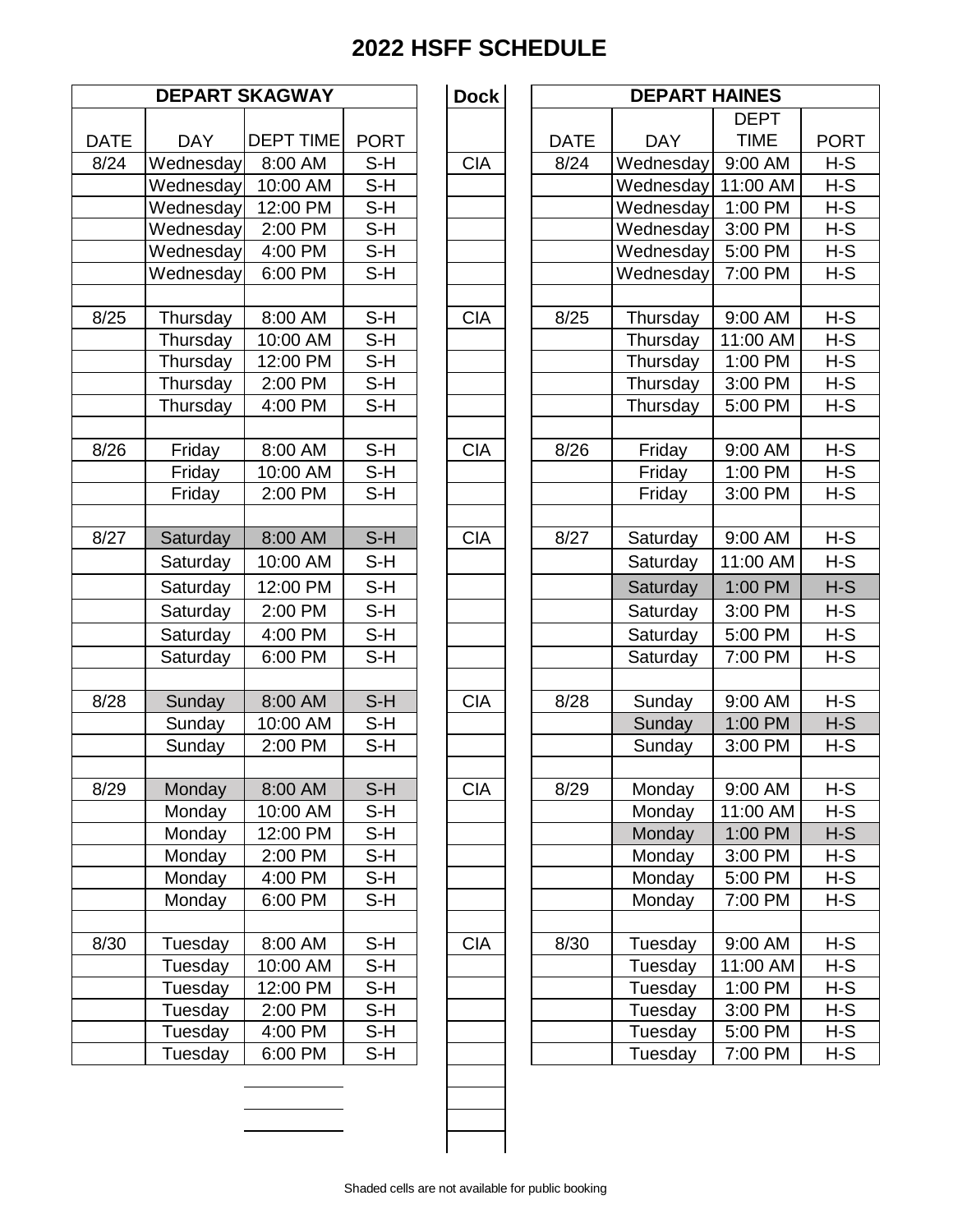|             |            | <b>DEPART SKAGWAY</b> |             | <b>Dock</b> |             | <b>DEPA</b>   |
|-------------|------------|-----------------------|-------------|-------------|-------------|---------------|
| <b>DATE</b> | <b>DAY</b> | <b>DEPT TIME</b>      | <b>PORT</b> |             | <b>DATE</b> | <b>DAY</b>    |
| 8/31        | Wednesday  | 8:00 AM               | $S-H$       | <b>CIA</b>  | 8/31        | Wednes        |
|             | Wednesday  | 10:00 AM              | $S-H$       |             |             | Wednes        |
|             | Wednesday  | 12:00 PM              | $S-H$       |             |             | Wednes        |
|             | Wednesday  | 2:00 PM               | $S-H$       |             |             | Wednes        |
|             | Wednesday  | 4:00 PM               | $S-H$       |             |             | Wednes        |
|             | Wednesday  | 6:00 PM               | $S-H$       |             |             | Wednes        |
| 9/1         | Thursday   | 8:00 AM               | $S-H$       | <b>CIA</b>  | 9/1         | <b>Thursd</b> |
|             | Thursday   | 10:00 AM              | $S-H$       |             |             | <b>Thursd</b> |
|             | Thursday   | 12:00 PM              | $S-H$       |             |             | <b>Thursd</b> |
|             | Thursday   | 2:00 PM               | $S-H$       |             |             | <b>Thursd</b> |
|             | Thursday   | 4:00 PM               | S-H         |             |             | <b>Thursd</b> |
|             | Thursday   | 6:00 PM               | $S-H$       |             |             | <b>Thursd</b> |
| 9/2         | Friday     | 8:00 AM               | $S-H$       | <b>CIA</b>  | 9/2         | Frida         |
| 9/3         | Saturday   | 8:00 AM               | $S-H$       | <b>CIA</b>  | 9/3         | Saturd        |
|             |            |                       |             |             |             |               |
| 9/4         | Sunday     | 8:00 AM               | $S-H$       | <b>CIA</b>  | 9/4         | Sunda         |
|             | Sunday     | 10:00 AM              | $S-H$       |             |             | Sunda         |
|             | Sunday     | 12:00 PM              | $S-H$       |             |             | Sunda         |
|             | Sunday     | 2:00 PM               | $S-H$       |             |             | Sunda         |
|             | Sunday     | 4:00 PM               | $S-H$       |             |             | Sunda         |
|             | Sunday     | 6:00 PM               | $S-H$       |             |             | Sunda         |
| 9/5         | Monday     | 8:00 AM               | $S-H$       | <b>CIA</b>  | 9/5         | Monda         |
|             | Monday     | 10:00 AM              | $S-H$       |             |             | Monda         |
|             | Monday     | 2:00 PM               | $S-H$       |             |             | Monda         |
|             | Monday     | 6:00 PM               | S-H         |             |             | Monda         |
| 9/6         | Tuesday    | 8:00 AM               | $S-H$       | <b>CIA</b>  | 9/6         | Tuesda        |
|             | Tuesday    | 10:00 AM              | S-H         |             |             | Tuesda        |
|             | Tuesday    | 12:00 PM              | S-H         |             |             | Tuesda        |
|             | Tuesday    | 2:00 PM               | S-H         |             |             | Tuesda        |
|             | Tuesday    | 4:00 PM               | S-H         |             |             | Tuesda        |
|             | Tuesday    | 6:00 PM               | $S-H$       |             |             | Tuesda        |
| 9/7         | Wednesday  | 8:00 AM               | S-H         | <b>CIA</b>  | 9/7         | Wednes        |
|             | Wednesday  | 10:00 AM              | $S-H$       |             |             | Wednes        |
|             | Wednesday  | 12:00 PM              | S-H         |             |             | Wednes        |
|             | Wednesday  | 2:00 PM               | S-H         |             |             | Wednes        |
|             | Wednesday  | 4:00 PM               | $S-H$       |             |             | Wednes        |
|             | Wednesday  | 6:00 PM               | S-H         |             |             | Wednes        |

|             | <b>DEPART SKAGWAY</b> |                  | <b>Dock</b> | <b>DEPART HAINES</b> |             |            |             |             |
|-------------|-----------------------|------------------|-------------|----------------------|-------------|------------|-------------|-------------|
|             |                       |                  |             |                      |             |            | <b>DEPT</b> |             |
| <b>DATE</b> | <b>DAY</b>            | <b>DEPT TIME</b> | <b>PORT</b> |                      | <b>DATE</b> | <b>DAY</b> | <b>TIME</b> | <b>PORT</b> |
| 8/31        | Wednesday             | 8:00 AM          | $S-H$       | <b>CIA</b>           | 8/31        | Wednesday  | 9:00 AM     | $H-S$       |
|             | Wednesday             | 10:00 AM         | $S-H$       |                      |             | Wednesday  | 11:00 AM    | $H-S$       |
|             | Wednesday             | 12:00 PM         | S-H         |                      |             | Wednesday  | 1:00 PM     | $H-S$       |
|             | Wednesday             | 2:00 PM          | $S-H$       |                      |             | Wednesday  | 3:00 PM     | $H-S$       |
|             | Wednesday             | 4:00 PM          | $S-H$       |                      |             | Wednesday  | 5:00 PM     | $H-S$       |
|             | Wednesday             | 6:00 PM          | $S-H$       |                      |             | Wednesday  | 7:00 PM     | $H-S$       |
|             |                       |                  |             |                      |             |            |             |             |
| 9/1         | Thursday              | 8:00 AM          | $S-H$       | <b>CIA</b>           | 9/1         | Thursday   | 9:00 AM     | $H-S$       |
|             | Thursday              | 10:00 AM         | $S-H$       |                      |             | Thursday   | 11:00 AM    | $H-S$       |
|             | Thursday              | 12:00 PM         | $S-H$       |                      |             | Thursday   | 1:00 PM     | $H-S$       |
|             | Thursday              | 2:00 PM          | $S-H$       |                      |             | Thursday   | 3:00 PM     | $H-S$       |
|             | Thursday              | 4:00 PM          | $S-H$       |                      |             | Thursday   | 5:00 PM     | $H-S$       |
|             | Thursday              | 6:00 PM          | $S-H$       |                      |             | Thursday   | 7:00 PM     | $H-S$       |
| 9/2         | Friday                | 8:00 AM          | $S-H$       | <b>CIA</b>           | 9/2         | Friday     | 1:00 PM     | $H-S$       |
|             |                       |                  |             |                      |             |            |             |             |
| 9/3         | Saturday              | 8:00 AM          | $S-H$       | <b>CIA</b>           | 9/3         | Saturday   | 1:00 PM     | $H-S$       |
|             |                       |                  |             |                      |             |            |             |             |
| 9/4         | Sunday                | 8:00 AM          | $S-H$       | <b>CIA</b>           | 9/4         | Sunday     | 9:00 AM     | $H-S$       |
|             | Sunday                | 10:00 AM         | $S-H$       |                      |             | Sunday     | 11:00 AM    | $H-S$       |
|             | Sunday                | 12:00 PM         | $S-H$       |                      |             | Sunday     | 1:00 PM     | $H-S$       |
|             | Sunday                | 2:00 PM          | $S-H$       |                      |             | Sunday     | 3:00 PM     | $H-S$       |
|             | Sunday                | 4:00 PM          | $S-H$       |                      |             | Sunday     | 5:00 PM     | $H-S$       |
|             | Sunday                | 6:00 PM          | $S-H$       |                      |             | Sunday     | 7:00 PM     | $H-S$       |
|             |                       |                  |             |                      |             |            |             |             |
| 9/5         | Monday                | 8:00 AM          | $S-H$       | <b>CIA</b>           | 9/5         | Monday     | 9:00 AM     | $H-S$       |
|             | Monday                | 10:00 AM         | S-H         |                      |             | Monday     | 1:00 PM     | $H-S$       |
|             | Monday                | 2:00 PM          | S-H         |                      |             | Monday     | 3:00 PM     | $H-S$       |
|             | Monday                | 6:00 PM          | $S-H$       |                      |             | Monday     | 7:00 PM     | $H-S$       |
| 9/6         | Tuesday               | 8:00 AM          | S-H         | <b>CIA</b>           | 9/6         | Tuesday    | 9:00 AM     | $H-S$       |
|             | Tuesday               | 10:00 AM         | $S-H$       |                      |             | Tuesday    | 11:00 AM    | $H-S$       |
|             | Tuesday               | 12:00 PM         | S-H         |                      |             | Tuesday    | 1:00 PM     | $H-S$       |
|             | Tuesday               | 2:00 PM          | S-H         |                      |             | Tuesday    | 3:00 PM     | $H-S$       |
|             | Tuesday               | 4:00 PM          | $S-H$       |                      |             | Tuesday    | 5:00 PM     | $H-S$       |
|             | Tuesday               | 6:00 PM          | S-H         |                      |             | Tuesday    | 7:00 PM     | H-S         |
|             |                       |                  |             |                      |             |            |             |             |
| 9/7         | Wednesday             | 8:00 AM          | $S-H$       | <b>CIA</b>           | 9/7         | Wednesday  | 9:00 AM     | $H-S$       |
|             | Wednesday             | 10:00 AM         | S-H         |                      |             | Wednesday  | 11:00 AM    | H-S         |
|             | Wednesday             | 12:00 PM         | $S-H$       |                      |             | Wednesday  | 1:00 PM     | $H-S$       |
|             | Wednesday             | 2:00 PM          | $S-H$       |                      |             | Wednesday  | 3:00 PM     | $H-S$       |
|             | Wednesday             | 4:00 PM          | S-H         |                      |             | Wednesday  | 5:00 PM     | H-S         |
|             | Wednesday             | 6:00 PM          | S-H         |                      |             | Wednesday  | 7:00 PM     | $H-S$       |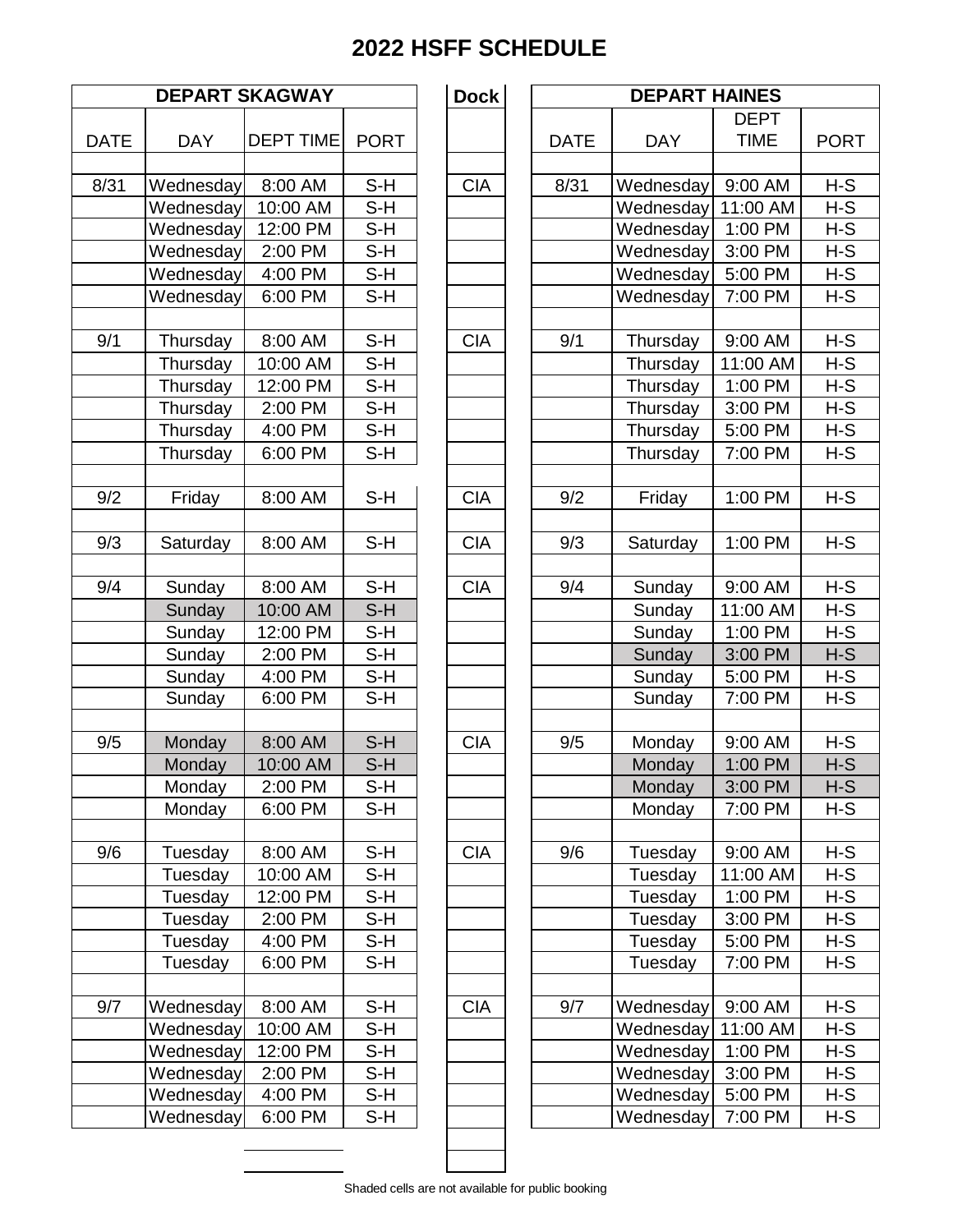| <b>DEPART SKAGWAY</b> |                      |                  |             | <b>Dock</b> | <b>DEPA</b> |               |  |
|-----------------------|----------------------|------------------|-------------|-------------|-------------|---------------|--|
| <b>DATE</b>           | <b>DAY</b>           | <b>DEPT TIME</b> | <b>PORT</b> |             | <b>DATE</b> | <b>DAY</b>    |  |
| 9/8                   | Thursday             | 8:00 AM          | S-H         | <b>CIA</b>  | 9/8         | Thursd        |  |
|                       | Thursday             | 10:00 AM         | $S-H$       |             |             | <b>Thursd</b> |  |
|                       | Thursday             | 12:00 PM         | $S-H$       |             |             | <b>Thursd</b> |  |
|                       |                      | 2:00 PM          | $S-H$       |             |             | <b>Thursd</b> |  |
|                       | Thursday<br>Thursday | 4:00 PM          | $S-H$       |             |             |               |  |
|                       |                      |                  |             |             |             | <b>Thursd</b> |  |
| 9/9                   | Friday               | 8:00 AM          | S-H         | <b>CIA</b>  | 9/9         | Frida         |  |
|                       | Friday               | 12:00 PM         | $S-H$       |             |             | Frida         |  |
|                       | Friday               | 4:00 PM          | $S-H$       |             |             | Frida         |  |
| 9/10                  | Saturday             | 8:00 AM          | $S-H$       | <b>CIA</b>  | 9/10        | Saturd        |  |
|                       | Saturday             | 2:00 PM          | $S-H$       |             |             | Saturd        |  |
|                       |                      |                  |             |             |             |               |  |
| 9/11                  | Sunday               | 8:00 AM          | $S-H$       | <b>CIA</b>  | 9/11        | Sunda         |  |
| 9/12                  | Monday               | 8:00 AM          | $S-H$       | <b>CIA</b>  | 9/12        | Monda         |  |
|                       | Monday               | 10:00 AM         | S-H         |             |             | Monda         |  |
|                       | Monday               | 12:00 PM         | S-H         |             |             | Monda         |  |
|                       | Monday               | 2:00 PM          | $S-H$       |             |             | Monda         |  |
|                       | Monday               | 4:00 PM          | S-H         |             |             | Monda         |  |
|                       |                      |                  |             |             |             |               |  |
| 9/13                  | Tuesday              | 8:00 AM          | $S-H$       | <b>CIA</b>  | 9/13        | Tuesda        |  |
|                       | Tuesday              | 10:00 AM         | S-H         |             |             | Tuesda        |  |
|                       | Tuesday              | 12:00 PM         | S-H         |             |             | Tuesda        |  |
|                       | Tuesday              | 2:00 PM          | $S-H$       |             |             | Tuesda        |  |
|                       | Tuesday              | 4:00 PM          | $S-H$       |             |             | Tuesda        |  |
|                       | Tuesday              | 6:00 PM          | $S-H$       |             |             | Tuesda        |  |
| 9/14                  | Wednesday            | 8:00 AM          | S-H         | <b>CIA</b>  | 9/14        | Wednes        |  |
|                       | Wednesday            | 10:00 AM         | S-H         |             |             | Wednes        |  |
|                       | Wednesday            | 12:00 PM         | S-H         |             |             | Wednes        |  |
|                       | Wednesday            | 2:00 PM          | $S-H$       |             |             | Wednes        |  |
|                       | Wednesday            | 4:00 PM          | S-H         |             |             | Wednes        |  |
|                       | Wednesday            | 6:00 PM          | S-H         |             |             | Wednes        |  |
| 9/15                  | Thursday             | 5:45 AM          | S-H         | PC          | 9/15        | <b>Thursd</b> |  |
|                       | Thursday             | 8:00 AM          | S-H         |             |             | <b>Thursd</b> |  |
|                       | Thursday             | 10:00 AM         | S-H         |             |             | <b>Thursd</b> |  |
|                       | Thursday             | 12:00 PM         | S-H         |             |             | <b>Thursd</b> |  |
|                       | Thursday             | 2:00 PM          | S-H         |             |             | <b>Thursd</b> |  |
|                       | Thursday             | 4:00 PM          | S-H         |             |             | <b>Thursd</b> |  |
|                       |                      |                  |             |             |             |               |  |

|             | <b>DEPART SKAGWAY</b><br><b>Dock</b><br><b>DEPART HAINES</b> |                  |             |  |            |  |             |            |             |             |
|-------------|--------------------------------------------------------------|------------------|-------------|--|------------|--|-------------|------------|-------------|-------------|
|             |                                                              |                  |             |  |            |  |             |            | <b>DEPT</b> |             |
| <b>DATE</b> | <b>DAY</b>                                                   | <b>DEPT TIME</b> | <b>PORT</b> |  |            |  | <b>DATE</b> | <b>DAY</b> | <b>TIME</b> | <b>PORT</b> |
| 9/8         | Thursday                                                     | 8:00 AM          | $S-H$       |  | <b>CIA</b> |  | 9/8         | Thursday   | 9:00 AM     | $H-S$       |
|             | Thursday                                                     | 10:00 AM         | $S-H$       |  |            |  |             | Thursday   | 11:00 AM    | $H-S$       |
|             | Thursday                                                     | 12:00 PM         | S-H         |  |            |  |             | Thursday   | 1:00 PM     | $H-S$       |
|             | Thursday                                                     | 2:00 PM          | $S-H$       |  |            |  |             | Thursday   | 3:00 PM     | $H-S$       |
|             | Thursday                                                     | 4:00 PM          | $S-H$       |  |            |  |             | Thursday   | 5:00 PM     | $H-S$       |
|             |                                                              |                  |             |  |            |  |             |            |             |             |
| 9/9         | Friday                                                       | 8:00 AM          | $S-H$       |  | <b>CIA</b> |  | 9/9         | Friday     | 9:00 AM     | $H-S$       |
|             | Friday                                                       | 12:00 PM         | $S-H$       |  |            |  |             | Friday     | 1:00 PM     | $H-S$       |
|             | Friday                                                       | 4:00 PM          | $S-H$       |  |            |  |             | Friday     | 5:00 PM     | $H-S$       |
|             |                                                              |                  |             |  |            |  |             |            |             |             |
| 9/10        | Saturday                                                     | 8:00 AM          | $S-H$       |  | <b>CIA</b> |  | 9/10        | Saturday   | 1:00 PM     | $H-S$       |
|             | Saturday                                                     | 2:00 PM          | $S-H$       |  |            |  |             | Saturday   | 7:00 PM     | $H-S$       |
|             |                                                              |                  |             |  |            |  |             |            |             |             |
| 9/11        | Sunday                                                       | 8:00 AM          | $S-H$       |  | <b>CIA</b> |  | 9/11        | Sunday     | $1:00$ PM   | $H-S$       |
|             |                                                              |                  |             |  |            |  |             |            |             |             |
| 9/12        | Monday                                                       | 8:00 AM          | $S-H$       |  | <b>CIA</b> |  | 9/12        | Monday     | 9:00 AM     | $H-S$       |
|             | Monday                                                       | 10:00 AM         | $S-H$       |  |            |  |             | Monday     | 11:00 AM    | $H-S$       |
|             | Monday                                                       | 12:00 PM         | $S-H$       |  |            |  |             | Monday     | 1:00 PM     | $H-S$       |
|             | Monday                                                       | 2:00 PM          | $S-H$       |  |            |  |             | Monday     | 3:00 PM     | $H-S$       |
|             | Monday                                                       | 4:00 PM          | $S-H$       |  |            |  |             | Monday     | 5:00 PM     | $H-S$       |
|             |                                                              |                  |             |  |            |  |             |            |             |             |
| 9/13        | Tuesday                                                      | 8:00 AM          | $S-H$       |  | <b>CIA</b> |  | 9/13        | Tuesday    | 9:00 AM     | $H-S$       |
|             | Tuesday                                                      | 10:00 AM         | $S-H$       |  |            |  |             | Tuesday    | 11:00 AM    | $H-S$       |
|             | Tuesday                                                      | 12:00 PM         | $S-H$       |  |            |  |             | Tuesday    | 1:00 PM     | $H-S$       |
|             | Tuesday                                                      | 2:00 PM          | $S-H$       |  |            |  |             | Tuesday    | 3:00 PM     | $H-S$       |
|             | Tuesday                                                      | 4:00 PM          | $S-H$       |  |            |  |             | Tuesday    | 5:00 PM     | $H-S$       |
|             | Tuesday                                                      | 6:00 PM          | $S-H$       |  |            |  |             | Tuesday    | 7:00 PM     | $H-S$       |
|             |                                                              |                  |             |  |            |  |             |            |             |             |
| 9/14        | Wednesday                                                    | 8:00 AM          | S-H         |  | <b>CIA</b> |  | 9/14        | Wednesday  | 9:00 AM     | H-S         |
|             | Wednesday                                                    | 10:00 AM         | S-H         |  |            |  |             | Wednesday  | 11:00 AM    | H-S         |
|             | Wednesday                                                    | 12:00 PM         | S-H         |  |            |  |             | Wednesday  | 1:00 PM     | H-S         |
|             | Wednesday                                                    | 2:00 PM          | S-H         |  |            |  |             | Wednesday  | 3:00 PM     | H-S         |
|             | Wednesday                                                    | 4:00 PM          | S-H         |  |            |  |             | Wednesday  | 5:00 PM     | $H-S$       |
|             | Wednesday                                                    | 6:00 PM          | S-H         |  |            |  |             | Wednesday  | 7:00 PM     | H-S         |
|             |                                                              |                  |             |  |            |  |             |            |             |             |
| 9/15        | Thursday                                                     | 5:45 AM          | S-H         |  | <b>PC</b>  |  | 9/15        | Thursday   | 6:45 AM     | H-S         |
|             | Thursday                                                     | 8:00 AM          | S-H         |  |            |  |             | Thursday   | 9:00 AM     | $H-S$       |
|             | Thursday                                                     | 10:00 AM         | S-H         |  |            |  |             | Thursday   | 11:00 AM    | H-S         |
|             | Thursday                                                     | 12:00 PM         | S-H         |  |            |  |             | Thursday   | 1:00 PM     | H-S         |
|             | Thursday                                                     | 2:00 PM          | S-H         |  |            |  |             | Thursday   | 3:00 PM     | $H-S$       |
|             | Thursday                                                     | 4:00 PM          | S-H         |  |            |  |             | Thursday   | 5:00 PM     | H-S         |